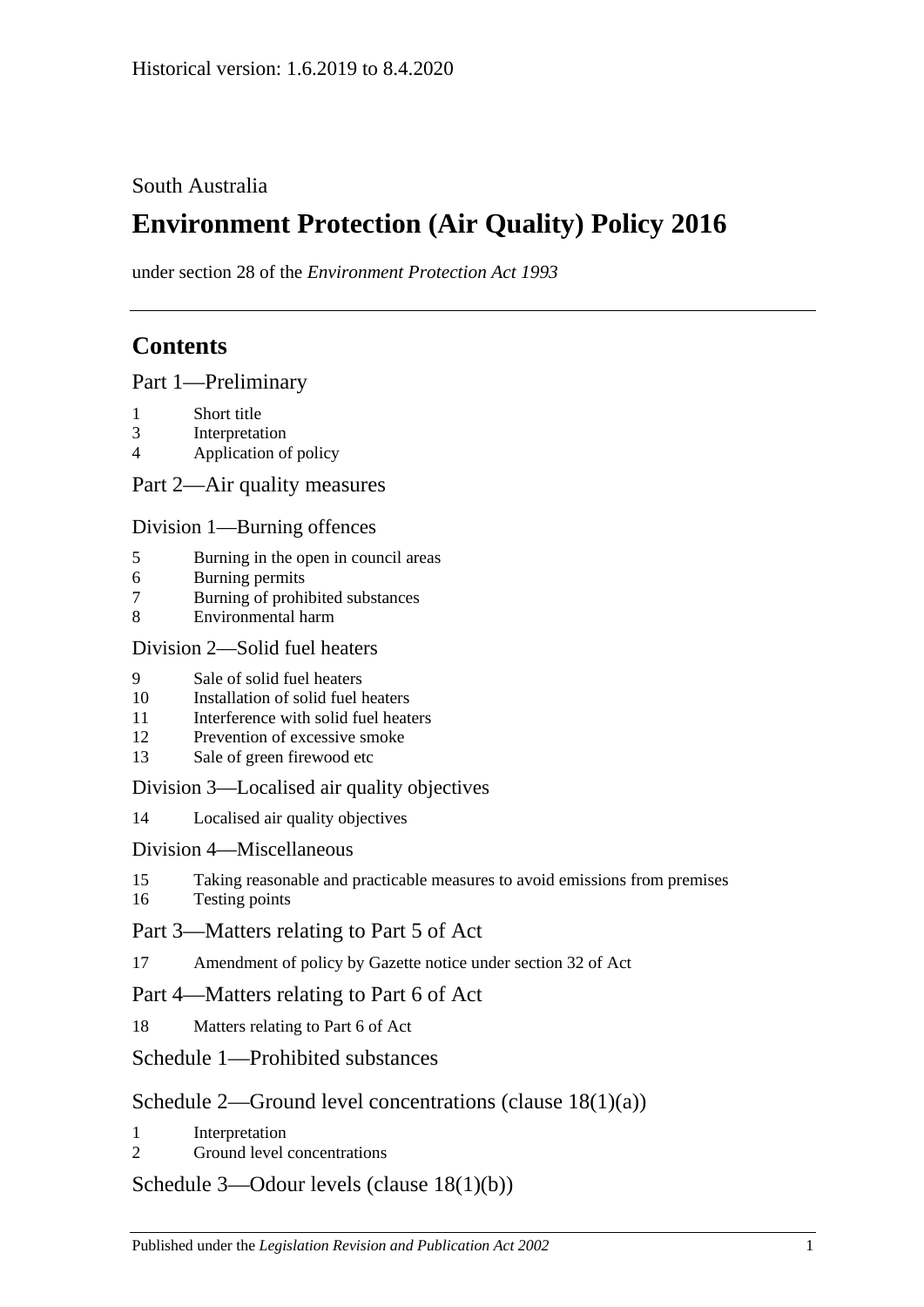Schedule [4—Stack emissions \(clause](#page-20-1) [18\(1\)\(c\)\)](#page-20-1)

Schedule [5—Transitional provisions](#page-22-0)

Part 2—Transitional provisions

2 [Policy not to apply for 2 years in relation to existing prescribed activities of environmental](#page-22-1)  [significance](#page-22-1)

[Legislative history](#page-23-0)

# <span id="page-1-0"></span>**Part 1—Preliminary**

#### <span id="page-1-1"></span>**1—Short title**

This policy may be cited as the *[Environment Protection \(Air Quality\) Policy](http://www.legislation.sa.gov.au/index.aspx?action=legref&type=subordleg&legtitle=Environment%20Protection%20(Air%20Quality)%20Policy%202016) 2016*.

#### <span id="page-1-2"></span>**3—Interpretation**

(1) In this policy, unless the contrary intention appears—

*Act* means the *[Environment Protection Act](http://www.legislation.sa.gov.au/index.aspx?action=legref&type=act&legtitle=Environment%20Protection%20Act%201993) 1993*;

*agriculture* includes horticulture;

*agriculture waste* means waste produced in the course of agriculture and includes dead stock, diseased crops, crop stubble or other crop waste and waste resulting from the clearing of land for farming;

*AS/NZS 1080.1:2012* means AS/NZS 1080.1:2012 *Timber - Methods of test Method 1:Moisture Content* published jointly by Standards Australia and Standards New Zealand, as in force at the commencement of this policy;

*AS/NZS 2918:2001* means AS/NZS 2918:2001 *Domestic solid fuel burning appliances - Installation* published jointly by Standards Australia and Standards New Zealand, as in force at the commencement of this policy;

*AS/NZS 4012:2014* means AS/NZS 4012:2014 *Domestic solid fuel burning appliances - Method for determination of power output and efficiency* published jointly by Standards Australia and Standards New Zealand, as in force at the commencement of this policy;

*AS/NZS 4013:2014* means AS/NZS 4013:2014 *Domestic solid fuel burning appliances - Method for determination of flue gas emissions* published jointly by Standards Australia and Standards New Zealand, as in force at the commencement of this policy;

*boiler* means a vessel in which water is heated for any purpose by any combustible materials with a total heat release of 100 or more megajoules per hour;

*certificate of compliance*, in relation to a solid fuel heater, means a certificate issued or approved by the Authority certifying that solid fuel heaters of the same model as that heater comply with AS/NZS 4012:2014 and AS/NZS 4013:2014 (or an overseas standard approved by the Authority as being equivalent to, or more stringent than such a standard);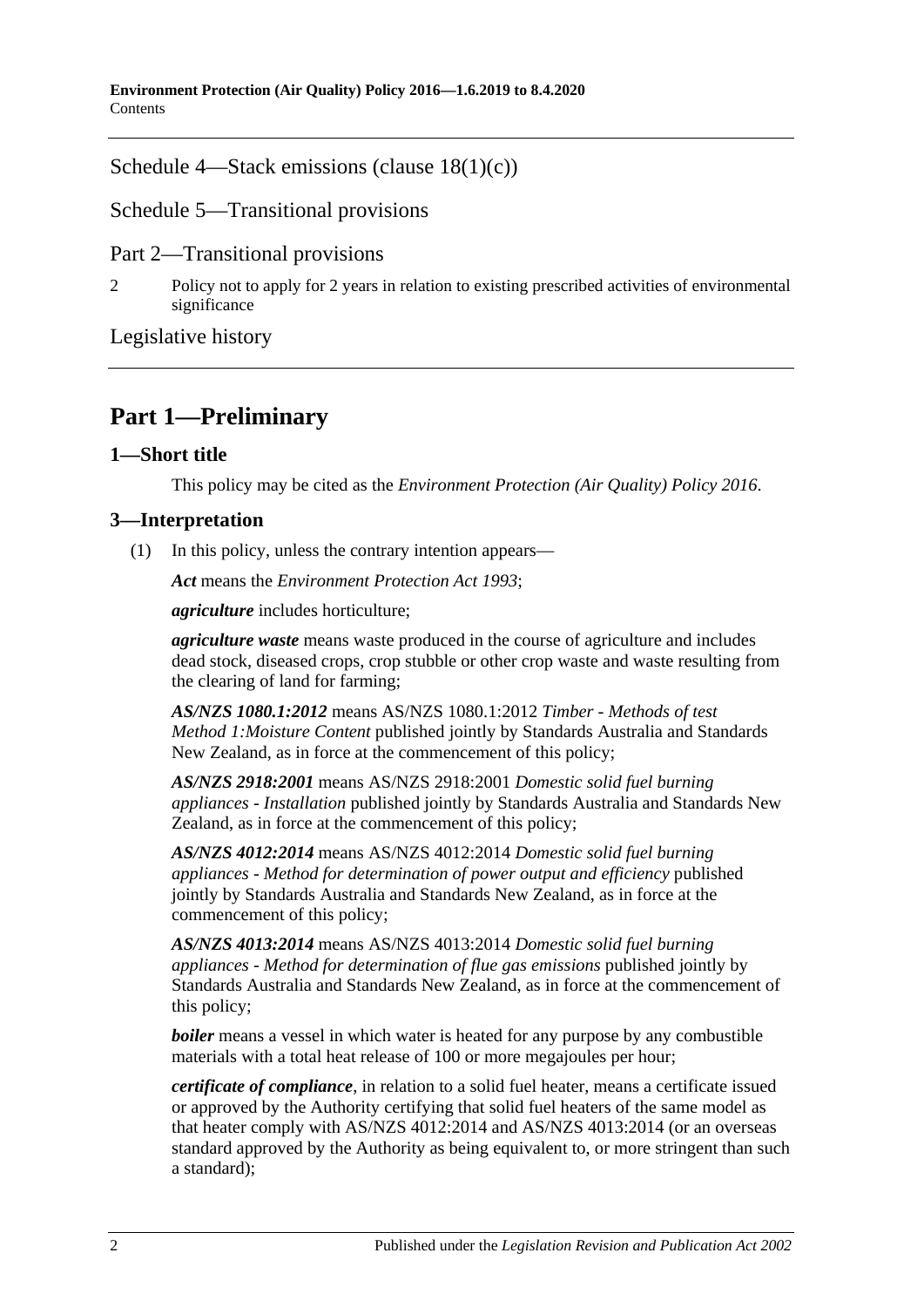*cubic metre* or *m <sup>3</sup>* means that volume of dry gas which occupies a cubic metre at a temperature of 0° Celsius and at an absolute pressure equivalent to 101.3 kilopascals (1 atmosphere);

*domestic incinerator* means an incinerator that is situated on residential premises for burning waste from the premises;

*emit a pollutant to air*—see [subclause](#page-2-0) (2);

*fire danger season* has the same meaning as in the *[Fire and Emergency Services](http://www.legislation.sa.gov.au/index.aspx?action=legref&type=act&legtitle=Fire%20and%20Emergency%20Services%20Act%202005)  Act [2005](http://www.legislation.sa.gov.au/index.aspx?action=legref&type=act&legtitle=Fire%20and%20Emergency%20Services%20Act%202005)*;

*mandatory measures*, in relation to a provision of this policy or a code, standard or other document, means measures that are expressed in the provision, code, standard or document as mandatory rather than as recommendations;

*mandatory provision*—see [subclause](#page-3-1) (5);

*occupier*, of land, includes a person with responsibility for the care, control or management of the land;

*overseas standard* means a standard from an overseas jurisdiction;

*particles as PM2.5* means particulate matter with an equivalent aerodynamic diameter of 2.5 micrometres or less;

*particles as PM10* means particulate matter with an equivalent aerodynamic diameter of 10 micrometres or less;

*ppm* means parts per million by volume;

*prescribed Act*—each of the following is a prescribed Act:

- (a) *[Botanic Gardens and State Herbarium Act](http://www.legislation.sa.gov.au/index.aspx?action=legref&type=act&legtitle=Botanic%20Gardens%20and%20State%20Herbarium%20Act%201978) 1978*;
- (b) *[Crown Land Management Act](http://www.legislation.sa.gov.au/index.aspx?action=legref&type=act&legtitle=Crown%20Land%20Management%20Act%202009) 2009*;
- (c) *[Forestry Act](http://www.legislation.sa.gov.au/index.aspx?action=legref&type=act&legtitle=Forestry%20Act%201950) 1950*;
- (d) *[National Parks and Wildlife Act](http://www.legislation.sa.gov.au/index.aspx?action=legref&type=act&legtitle=National%20Parks%20and%20Wildlife%20Act%201972) 1972*;
- (e) *[Wilderness Protection Act](http://www.legislation.sa.gov.au/index.aspx?action=legref&type=act&legtitle=Wilderness%20Protection%20Act%201992) 1992*;

*prohibited substance*—see [clause](#page-7-5) 7(1);

*recommended measures*, in relation to a provision of this policy or a code, standard or other document means measures that are expressed in the provision, code, standard or document as recommendations rather than as mandatory;

*solid fuel heater* means any solid fuel burning appliance that is designed, manufactured or adapted for use in domestic premises (whether or not it is actually used in such premises);

*stack*, in relation to premises, means an outlet intended for the emission to air of pollutants produced on the premises, and includes a chimney, flue or vent;

*tyre waste* means waste comprised of tyres or tyre pieces.

<span id="page-2-0"></span>(2) For the purposes of this policy, a person emits a pollutant to air if the person causes or allows the pollutant to be emitted into the air or fails to prevent it from entering or escaping into the air.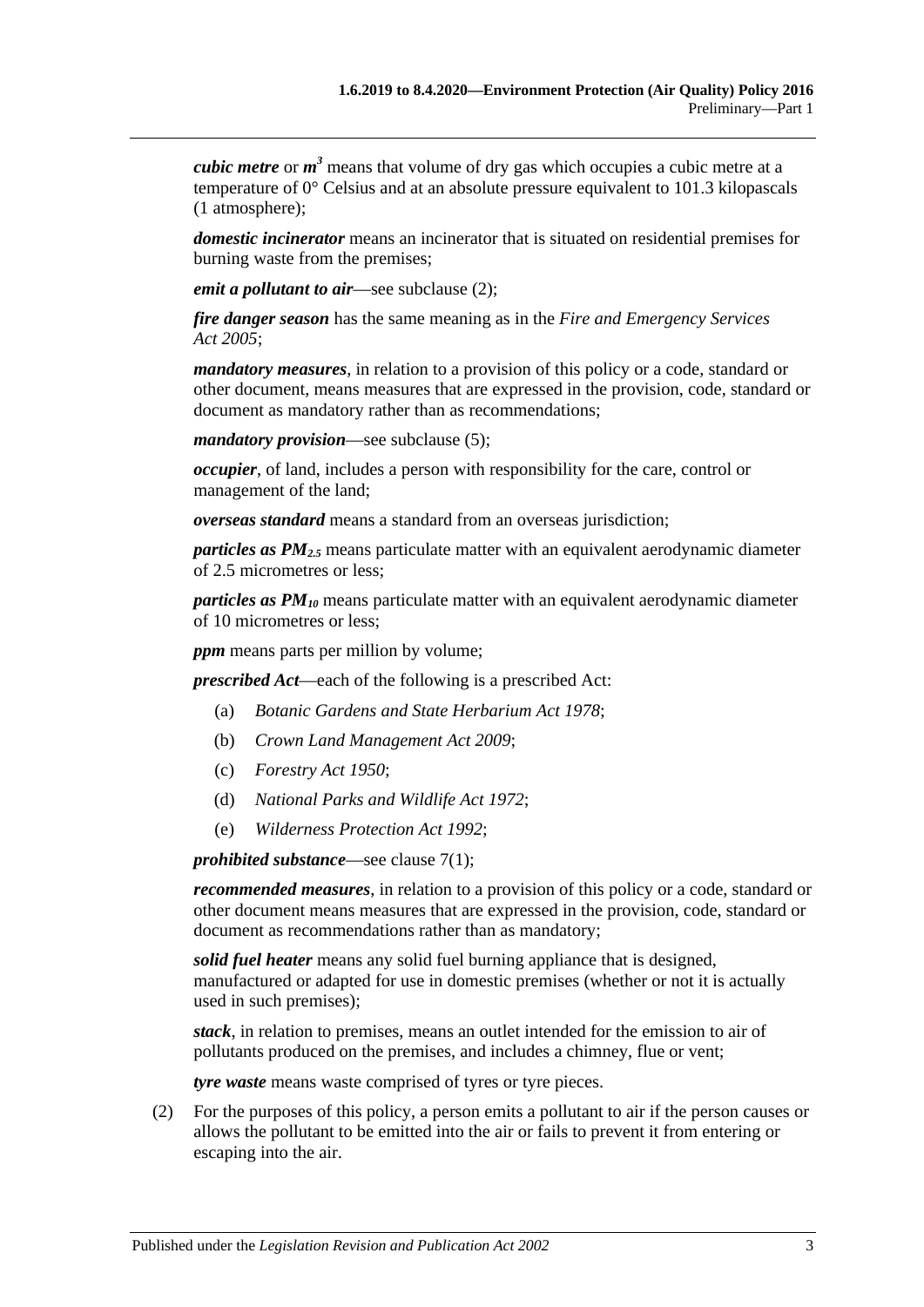- (3) A reference in this policy to the burning of matter in the open includes a reference to the burning of matter in a domestic incinerator.
- (4) For the purposes of this policy, a fire will be regarded as burning in the open despite the fact that it is burning in connection with the operation of any fuel-burning equipment, or within a container of some kind, if the equipment or container does not have a stack for the emission of pollutants to the air.
- <span id="page-3-1"></span>(5) In this policy, the expression *mandatory provision* followed by a statement as to the category of offence is to be taken to signify that contravention of the provision at the foot of which the expression appears is, for the purposes of Part 5 of the Act, an offence of the category so stated.

#### **Note—**

Unless the contrary intention appears, terms used in this policy that are defined in the Act have the respective meanings assigned to those terms by the Act.

#### <span id="page-3-0"></span>**4—Application of policy**

- (1) This policy does not apply in relation to—
	- (a) the destruction of property pursuant to a direction of the Commissioner of Police under section 52E of the *[Controlled Substances Act](http://www.legislation.sa.gov.au/index.aspx?action=legref&type=act&legtitle=Controlled%20Substances%20Act%201984) 1984*; or
	- (b) an activity undertaken in the course of, or in connection with, fire-fighting, or the training of firefighters or fire investigators, by or on behalf of—
		- (i) the South Australian Metropolitan Fire Service; or
		- (ii) the South Australian Country Fire Service; or
		- (iii) the South Australian State Emergency Service; or
		- (iv) the South Australian Fire and Emergency Services Commission; or
	- (c) the disposal, in accordance with an environmental authorisation, of gaseous waste produced in the course of a prescribed activity of environmental significance; or
	- (d) burning undertaken in accordance with a permit or other authority issued under the *[Fire and Emergency Services Act](http://www.legislation.sa.gov.au/index.aspx?action=legref&type=act&legtitle=Fire%20and%20Emergency%20Services%20Act%202005) 2005* or as otherwise authorised by or under that Act; or
	- (e) burning for the purposes of fuel load reduction or other fire prevention or control purposes as required or authorised by or under the *[Fire and](http://www.legislation.sa.gov.au/index.aspx?action=legref&type=act&legtitle=Fire%20and%20Emergency%20Services%20Act%202005)  [Emergency Services Act](http://www.legislation.sa.gov.au/index.aspx?action=legref&type=act&legtitle=Fire%20and%20Emergency%20Services%20Act%202005) 2005*; or
	- (f) burning for the purposes of native vegetation clearance as required or authorised by or under the *[Native Vegetation Act](http://www.legislation.sa.gov.au/index.aspx?action=legref&type=act&legtitle=Native%20Vegetation%20Act%201991) 1991*; or
	- (g) burning as required or authorised by or under a prescribed Act.
- (2) Nothing in this policy affects the operation of an authority or exemption given by or under any Act or law (other than the *[Environment Protection Act](http://www.legislation.sa.gov.au/index.aspx?action=legref&type=act&legtitle=Environment%20Protection%20Act%201993) 1993*) and in force immediately before the commencement of this policy.
- (3) In this clause—

*firefighter* has the same meaning as in the *[Fire and Emergency Services Act](http://www.legislation.sa.gov.au/index.aspx?action=legref&type=act&legtitle=Fire%20and%20Emergency%20Services%20Act%202005) 2005*;

*fire-fighting* has the same meaning as in the *[Fire and Emergency Services Act](http://www.legislation.sa.gov.au/index.aspx?action=legref&type=act&legtitle=Fire%20and%20Emergency%20Services%20Act%202005) 2005*.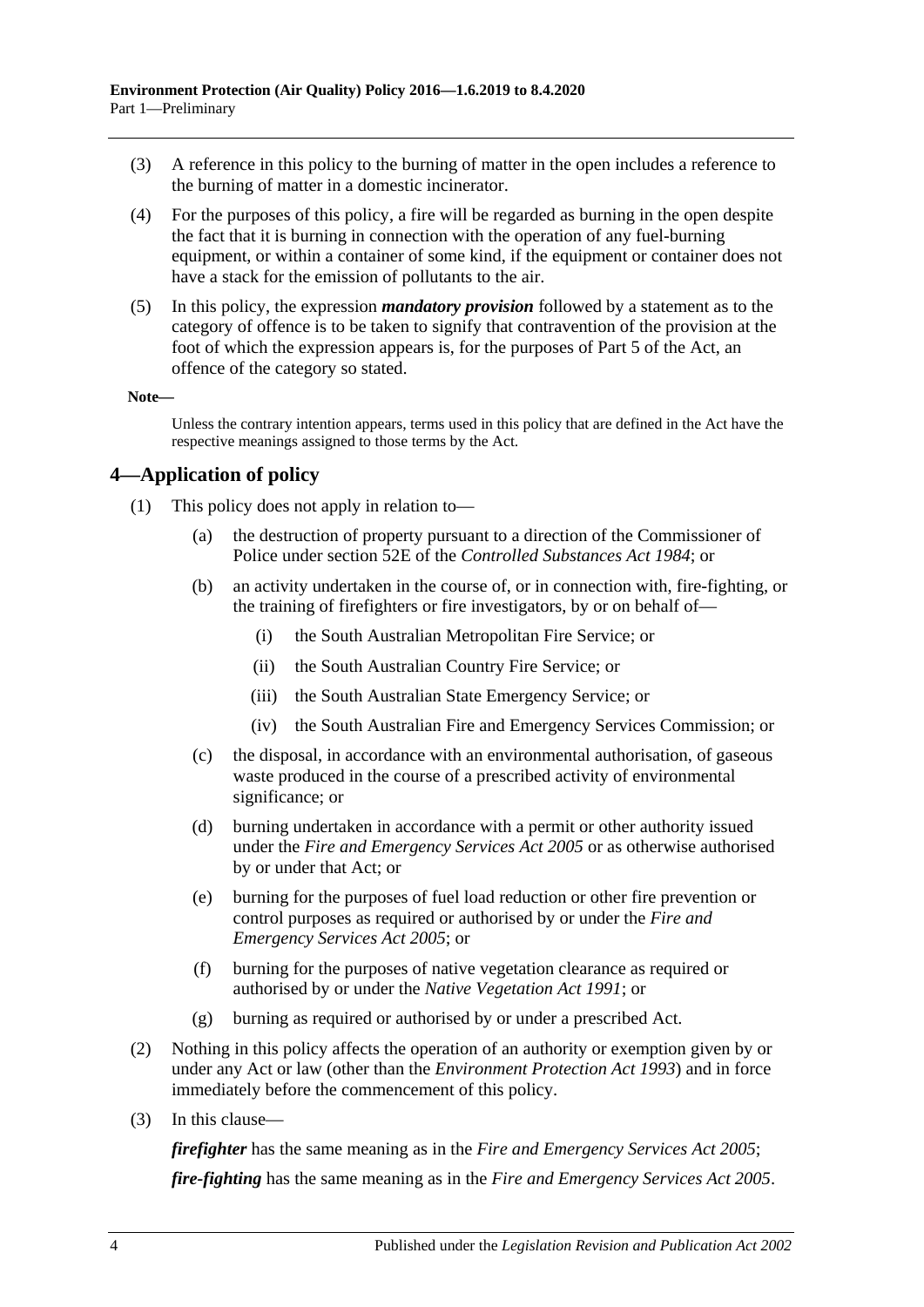# <span id="page-4-0"></span>**Part 2—Air quality measures**

## <span id="page-4-1"></span>**Division 1—Burning offences**

#### <span id="page-4-3"></span><span id="page-4-2"></span>**5—Burning in the open in council areas**

(1) A person must not cause or permit the burning of matter by fire in the open on any land within a council area.

Mandatory provision: Category B offence.

- <span id="page-4-5"></span><span id="page-4-4"></span>(2) However—
	- (a) [subclause](#page-4-3) (1) does not prevent a person from carrying out the following burning activities within a metropolitan council area or within a township in a non-metropolitan council area:
		- (i) lighting or maintaining a fire using charcoal, dry wood or other dry plant material for the purpose of preparing food or beverages;
		- (ii) burning charcoal (but not wood or other plant material) in a brazier, chiminea or fire pit for domestic heating;
		- (iii) burning agriculture or forestry waste, burning off vegetation for fire prevention or control, or burning vegetation for any other purpose, outside a fire danger season, provided that—
			- (A) the burning activity is carried out in accordance with a burning permit issued under [clause](#page-5-0) 6; and
			- (B) the person complies with any mandatory measures of a prescribed burning code of practice that apply in relation to the burning activity; and
			- (C) the person has regard to any recommended measures of a prescribed burning code of practice that apply in relation to the burning activity; and
	- (b) [subclause](#page-4-3) (1) does not prevent a person from carrying out the following burning activities within a non-metropolitan council area (other than a township):
		- (i) lighting or maintaining a fire in the open on land using charcoal, dry wood or other dry plant material—
			- (A) for the purpose of preparing food or beverages; or
			- (B) for a campfire or barbecue in the course of camping, scouting or a similar outdoor recreational activity;
		- (ii) burning charcoal, dry wood or other dry plant material in a brazier, chiminea or fire pit for domestic heating;
		- (iii) burning agriculture or forestry waste, burning off vegetation for fire prevention or control, or burning vegetation for any other purpose, outside a fire danger season, provided that—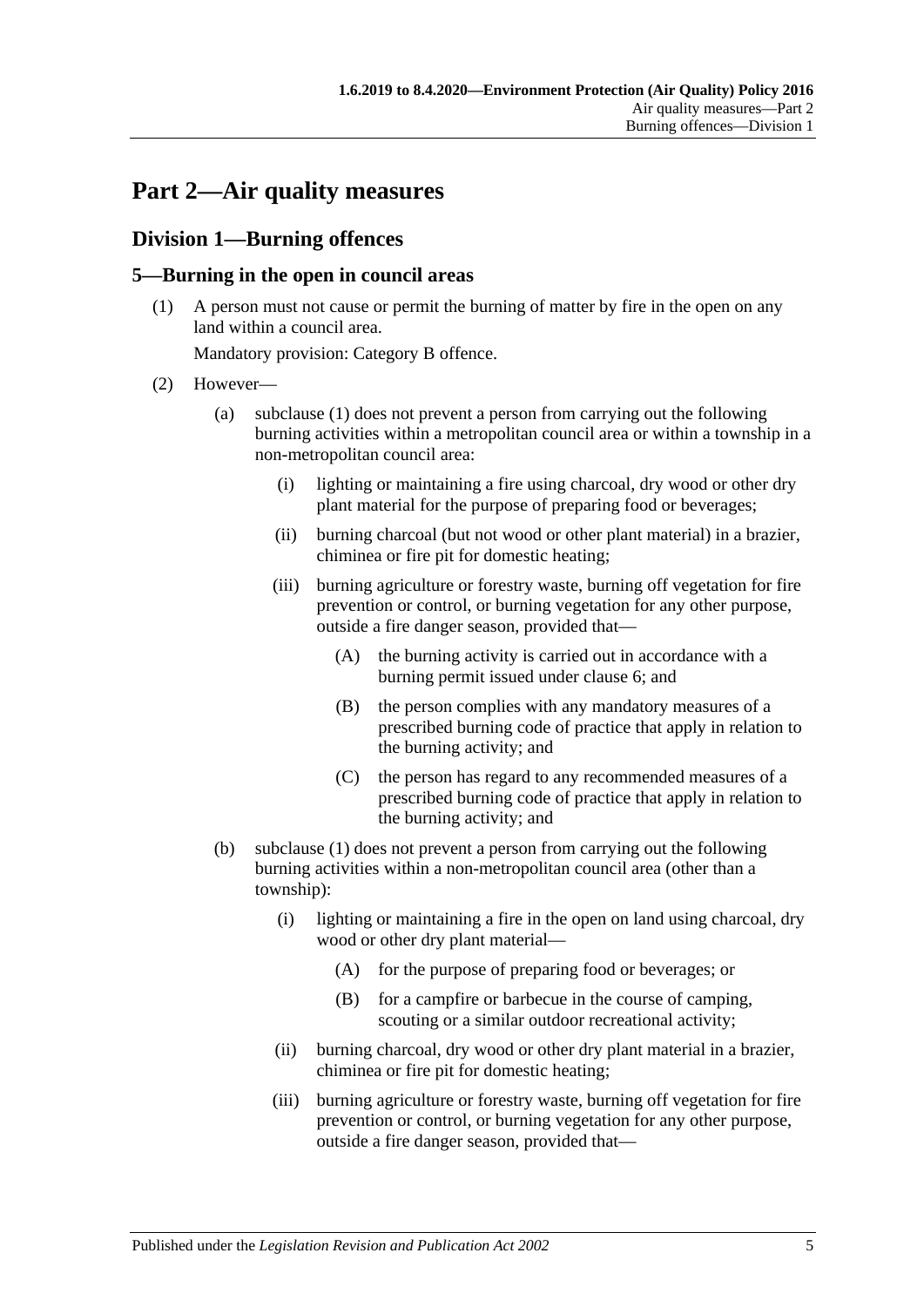- (A) the burning activity takes place only on land owned or occupied by the person or on land with the consent or authority of the owner or occupier; and
- (B) the person complies with any mandatory measures of a prescribed burning code of practice that apply in relation to the burning activity; and
- (C) the person has regard to any recommended measures of a prescribed burning code of practice that apply in relation to the burning activity.
- (3) For the purposes of [subclause](#page-4-4)  $(2)(a)(i)$  and  $(b)(i)$ , a fire will not be taken to be for the purpose of preparing food or beverages unless the fire is of a size, and has been built in a way, that reasonably corresponds to that purpose.
- (4) This clause—
	- (a) applies subject to any ban, prohibition, restriction or other requirement under the *[Fire and Emergency Services Act](http://www.legislation.sa.gov.au/index.aspx?action=legref&type=act&legtitle=Fire%20and%20Emergency%20Services%20Act%202005) 2005*, the *[Native Vegetation Act](http://www.legislation.sa.gov.au/index.aspx?action=legref&type=act&legtitle=Native%20Vegetation%20Act%201991) 1991* or a prescribed Act; and
	- (b) does not apply in relation to the burning of a prohibited substance.
- (5) In this clause—

*metropolitan Adelaide* has the same meaning as in the *[Development Act](http://www.legislation.sa.gov.au/index.aspx?action=legref&type=act&legtitle=Development%20Act%201993) 1993*;

*metropolitan council area* means a council area within metropolitan Adelaide;

*non-metropolitan council area* means a council area outside of metropolitan Adelaide;

*plant material* includes paper, cardboard and garden prunings;

*prescribed burning code of practice* means—

- (a) the *Broad Acre Burning Code of Practice April 2015* prepared by the South Australian Country Fire Service; or
- (b) the *Vegetation Pile Burning Code of Practice April 2015* prepared by the South Australian Country Fire Service;

*township* has the same meaning as in the *[Local Government Act](http://www.legislation.sa.gov.au/index.aspx?action=legref&type=act&legtitle=Local%20Government%20Act%201999) 1999*.

#### <span id="page-5-0"></span>**6—Burning permits**

- (1) The Authority or relevant council delegate may issue a permit (a *burning permit*) authorising a person or class of persons to carry out any 1 or more of the following burning activities within a council area outside of a fire danger season:
	- (a) burning agriculture or forestry waste; or
	- (b) burning off vegetation for fire prevention or control; or
	- (c) burning vegetation for any other purpose.
- (2) An application for a burning permit must be made in writing in a manner and form determined by the Authority or relevant council delegate.
- <span id="page-5-1"></span>(3) A burning permit—
	- (a) is issued—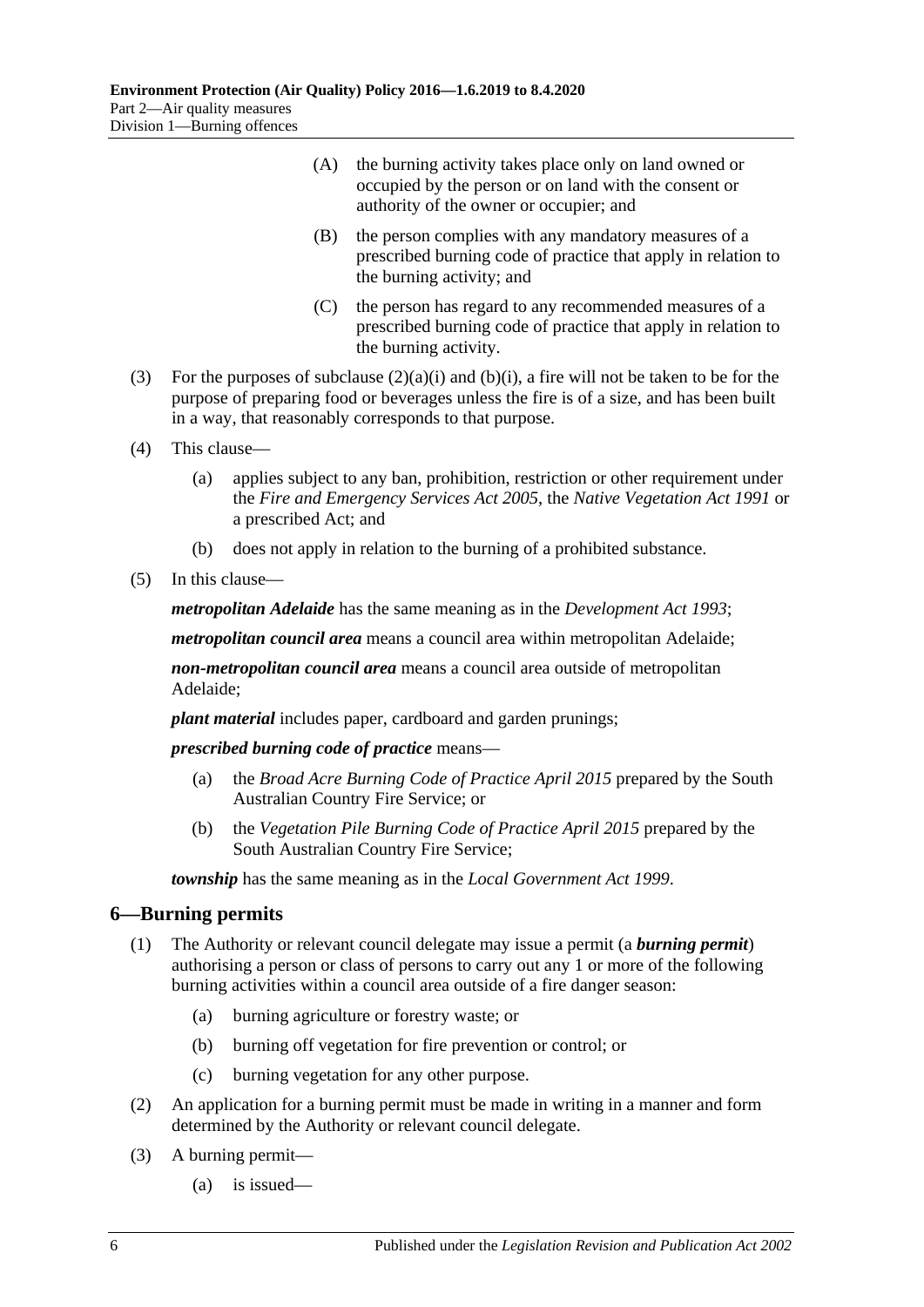- (i) by notice in writing to the person to whom the permit applies; or
- (ii) by notice published on the relevant council's website and in a newspaper circulating within the council area; and
- (b) must specify the conditions to which the permit is subject, which may include—
	- (i) a condition requiring the burning activity to take place only during specified times or periods, under specified circumstances or in a specified manner; or
	- (ii) a condition permitting only specified matter or a specified class of matter to be burned; or
	- (iii) any other condition considered necessary or desirable to control or minimise air pollution from the burning activity; and
- (c) cannot authorise a person to carry out a burning activity on land if the person is not the owner or occupier of the land or does not have the consent or authority of the owner or occupier; and
- (d) cannot authorise the burning of a prohibited substance; and
- (e) comes into operation on the day on which it is issued or such later date as may be specified in the permit; and
- (f) remains in force according to its terms for a period specified in the permit or until revoked; and
- (g) may be varied or revoked at any time by further notice given in the same manner as for its issuing (under [paragraph](#page-5-1) (a)).
- (4) An application for a burning permit may be refused on the grounds that the applicant is not a suitable person to be issued with such a permit.
- (5) The fact that the holder of a burning permit has complied with the conditions of the permit does not of itself—
	- (a) relieve the holder from liability for any loss, damage or harm caused by a fire lit under the authority of the permit; or
	- (b) prevent proceedings for enforcement of the general environmental duty under section 25 of the Act, or for any offence under the Act, in relation to the burning activity.
- (6) In this clause—

*relevant council delegate*, for a burning permit authorising a burning activity within a council area, means—

- (a) if the council for the area is an administering agency—
	- (i) that administering agency; or
	- (ii) any person or body (as contemplated under section 18C of the Act) to which that administering agency's functions under this clause have been delegated; or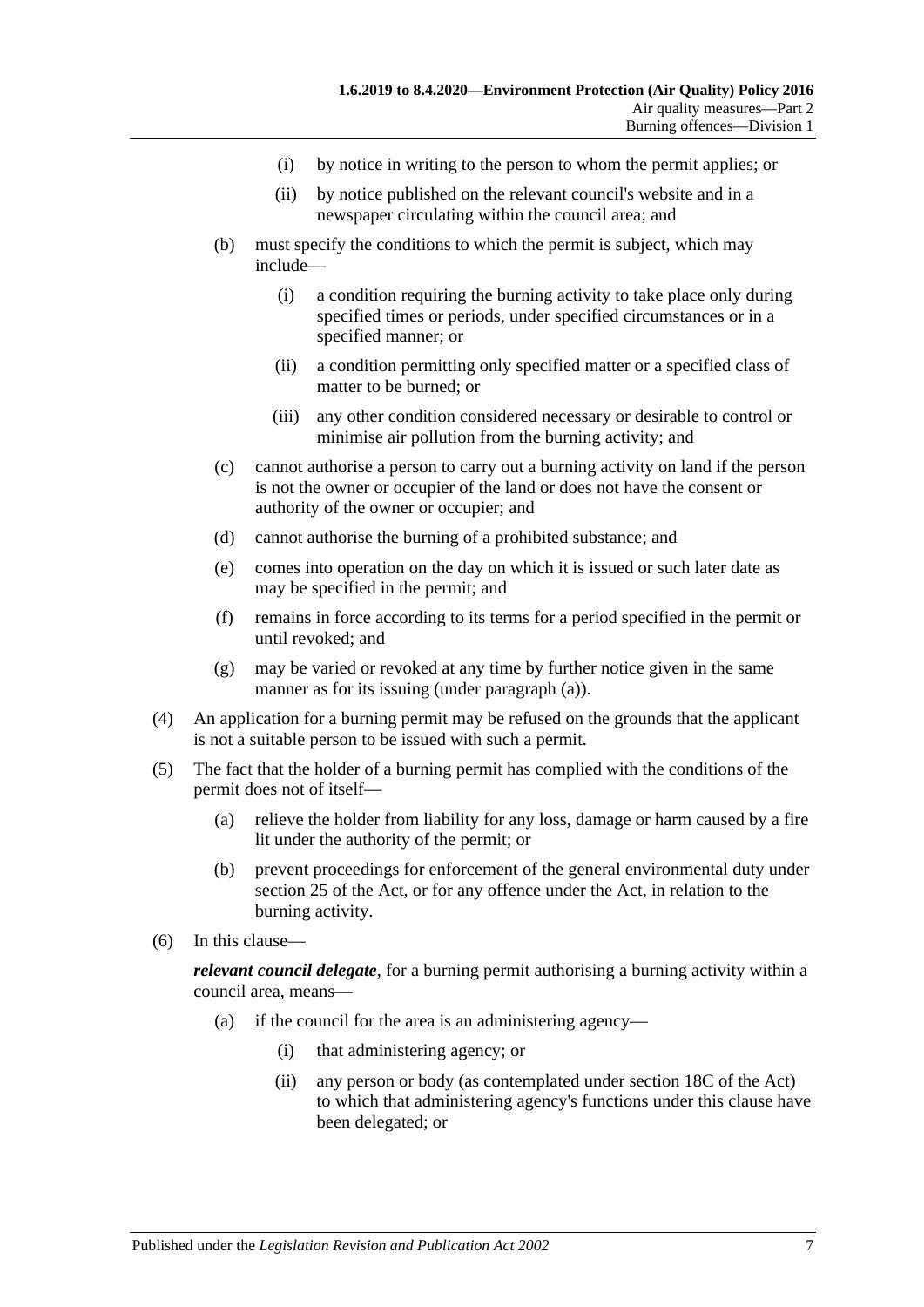- (b) any council, officer of the council or other person or body (as contemplated under section 115 of the Act) to which the Authority's powers or functions under this clause have been delegated; or
- (c) an authorised officer, appointed by the council, who is authorised to exercise powers under this clause.

#### <span id="page-7-5"></span><span id="page-7-0"></span>**7—Burning of prohibited substances**

(1) A person must not cause or permit the burning of a substance listed in [Schedule](#page-12-0) 1 (a *prohibited substance*) by fire, whether inside a building or in the open.

Mandatory provision: Category B offence.

(2) [Subclause](#page-7-5) (1) does not apply in relation to the burning of a prohibited substance by fire in accordance with an environmental authorisation.

#### <span id="page-7-1"></span>**8—Environmental harm**

For the purposes of section  $5(1)(b)$  of the Act, the emission to the environment of ash or other residual matter caused by burning a prohibited substance by fire in contravention of [clause](#page-7-0) 7 is declared to constitute environmental harm.

#### <span id="page-7-2"></span>**Division 2—Solid fuel heaters**

#### <span id="page-7-6"></span><span id="page-7-3"></span>**9—Sale of solid fuel heaters**

- <span id="page-7-7"></span>(1) A person must not sell a solid fuel heater unless—
	- (a) the heater is marked as being compliant with AS/NZS 4012:2014 and AS/NZS 4013:2014; and
	- (b) a certificate of compliance exists in relation to the heater; and
	- (c) in the case of the sale to a person whose business includes the wholesale or retail sale of heaters, a copy of the certificate has been given to the purchaser.

Mandatory provision: Category B offence.

- (2) If the Authority is satisfied that an overseas standard applies to the solid fuel heater and contains measures that are equivalent to, or more stringent than, a standard referred to in [subclause](#page-7-6) (1), the Authority may determine that this clause applies as if a reference to that standard so referred to were a reference to the overseas standard.
- (3) This clause does not apply in relation to a solid fuel heater that is a fixture in premises that are being sold.

#### <span id="page-7-4"></span>**10—Installation of solid fuel heaters**

- (1) A person must not install a solid fuel heater unless the heater is marked as being compliant with AS/NZS 4012:2014 and AS/NZS 4013:2014. Mandatory provision: Category B offence.
- (2) A person must, when installing a solid fuel heater, comply with any mandatory measures of AS/NZS 2918:2001, AS/NZS 4012:2014 and AS/NZS 4013:2014 that apply in relation to the installation of solid fuel heaters of that kind.

Mandatory provision: Category B offence.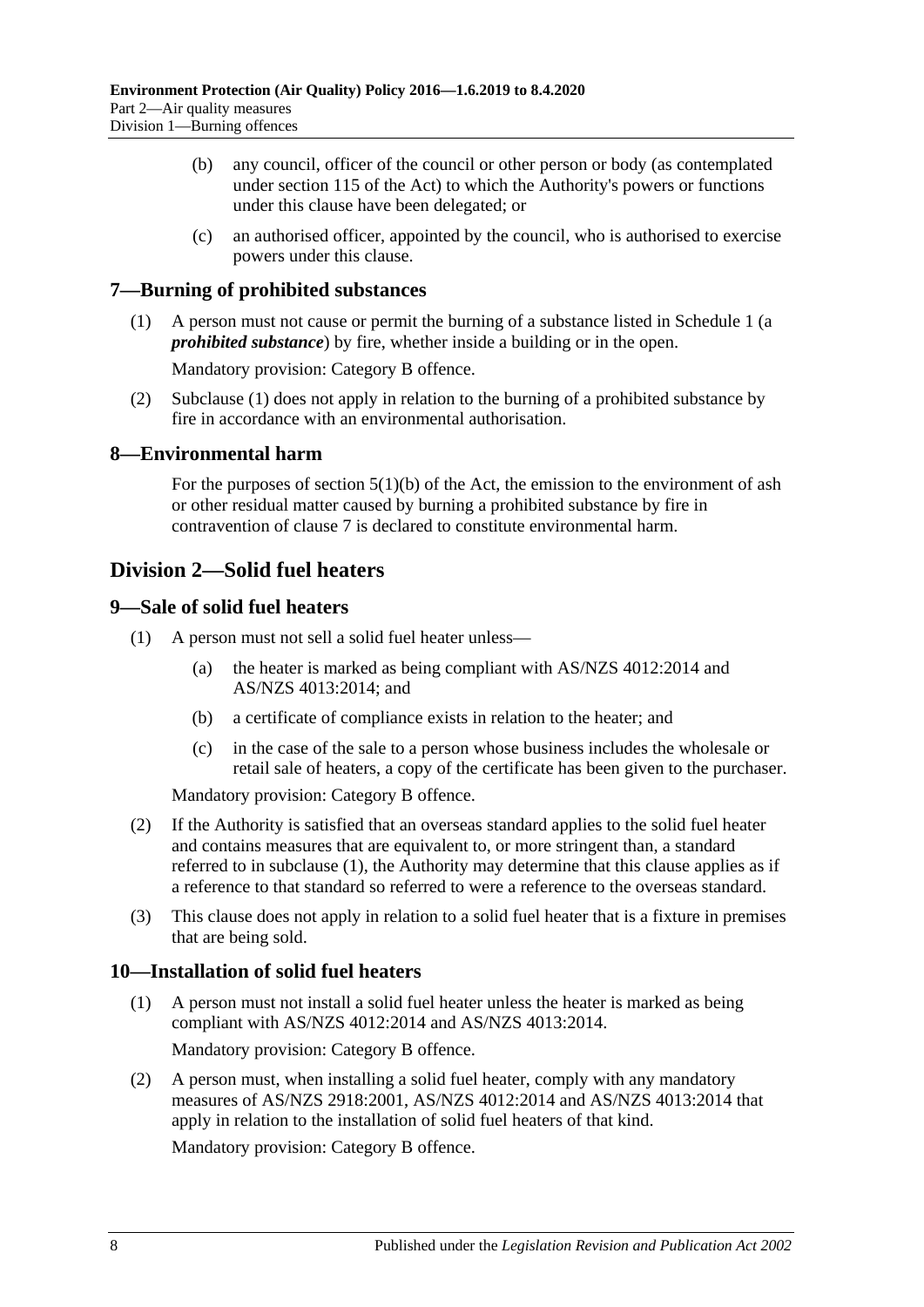- (3) A person must, when installing a solid fuel heater, have regard to any recommended measures of AS/NZS 2918:2001, AS/NZS 4012:2014 and AS/NZS 4013:2014 that apply in relation to the installation of solid fuel heaters of that kind.
- (4) If the Authority is satisfied that an overseas standard applies to the solid fuel heater and contains measures that are equivalent to, or more stringent than, a standard referred to in a preceding provision in this clause, the Authority may determine that the provision applies as if a reference to that standard so referred to were a reference to the overseas standard.

### <span id="page-8-0"></span>**11—Interference with solid fuel heaters**

- (1) A person must not—
	- (a) alter, or cause or permit the alteration of, the structure, exhaust system or air inlet of a solid fuel heater in relation to which a certificate of compliance exists; or
	- (b) mark a heater, or cause or permit a heater to be marked, as being compliant with the solid fuel heater standards referred to in clause  $9(1)(a)$  if the heater is not of a model that is the subject of a certificate of compliance to that effect.

Mandatory provision: Category B offence.

(2) Nothing in this clause prevents a person from carrying out genuine repair work on a heater.

#### <span id="page-8-3"></span><span id="page-8-1"></span>**12—Prevention of excessive smoke**

(1) The owner or occupier of premises at which a solid fuel heater is used must not cause or permit excessive smoke to be emitted to the air from the heater.

Mandatory provision: Category B offence.

(2) Without limiting the circumstances in which smoke may be taken to be excessive for the purposes of [subclause](#page-8-3) (1), smoke emitted to the air from a solid fuel heater will be taken to be excessive if a visible plume of smoke extends into the air from the flue or chimney of the heater for a continuous period of not less than 10 minutes, including a period of not less than 30 seconds when the plume extends into the air at least 10 metres from the point at which the smoke is emitted from the flue or chimney.

#### <span id="page-8-5"></span><span id="page-8-2"></span>**13—Sale of green firewood etc**

(1) Subject to [subclause](#page-8-4) (2), a person must not cause or permit the sale of firewood or other solid fuel for use in a solid fuel heater if the moisture content of the firewood or other solid fuel exceeds 25% dry weight (when measured in accordance with AS/NZS 1080.1:2012).

Mandatory provision: Category B offence.

<span id="page-8-4"></span>(2) [Subclause](#page-8-5) (1) does not apply to the sale of firewood or other solid fuel to a wholesaler or retailer of firewood or solid fuel.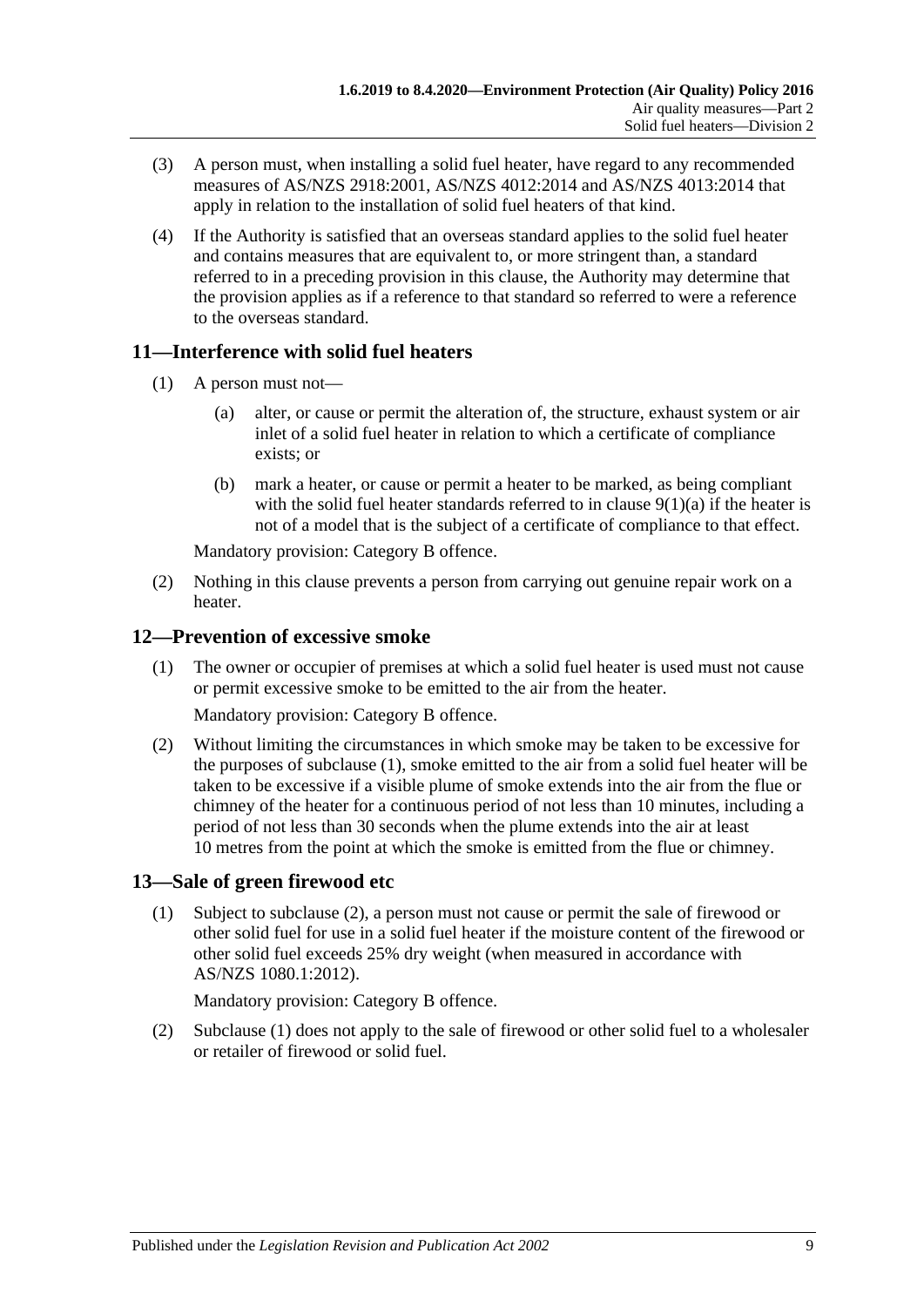<span id="page-9-2"></span>(3) If a retailer stores firewood or other solid fuel with a moisture content exceeding 25% dry weight (when measured in accordance with AS/NZS 1080.1:2012) on retail premises, the firewood or other solid fuel must be kept in a separate area that is clearly marked by a sign stating that the firewood or other solid fuel in that area is not available for retail sale.

Mandatory provision: Category B offence.

- (4) A retailer commits an offence against [subclause](#page-8-5) (1) or [\(3\)](#page-9-2) if a selection of 10 or more pieces of the wood or other solid fuel available for retail sale on the retailer's premises exceeds 25% dry weight (when measured in accordance with AS/NZS 1080.1:2012).
- (5) In this clause—

*retail premises*, in relation to firewood or other solid fuel, includes any place or vehicle occupied by the retailer for the purpose of selling the firewood or solid fuel.

### <span id="page-9-0"></span>**Division 3—Localised air quality objectives**

#### <span id="page-9-3"></span><span id="page-9-1"></span>**14—Localised air quality objectives**

- (1) The Authority may, by amendment of this policy under [clause](#page-10-4) 17, declare that localised air quality objectives apply within a designated area of the State.
- (2) A declaration under [subclause](#page-9-3) (1)—
	- (a) must specify—
		- (i) the designated area, by map or description (or both); and
		- (ii) the air quality objectives sought to be achieved by the declaration; and
		- (iii) the class of persons to which the declaration applies; and
	- (b) may specify—
		- (i) measures for achieving the air quality objectives, including—
			- (A) mandatory or recommended measures regarding emission concentrations for particular pollutants; and
			- (B) any other mandatory or recommended measures; or
		- (ii) the testing, monitoring or modelling methodology to be used in determining compliance with the measures.
- (3) A person to whom a declaration under [subclause](#page-9-3) (1) applies must comply with any mandatory measures specified in the declaration.

Mandatory provision: Category B offence.

- (4) A person to whom a declaration under [subclause](#page-9-3) (1) applies must have regard to any recommended measures specified in the declaration.
- (5) If another provision of this policy is inconsistent with a declaration under [subclause](#page-9-3) (1), the former will not apply to the extent of the inconsistency.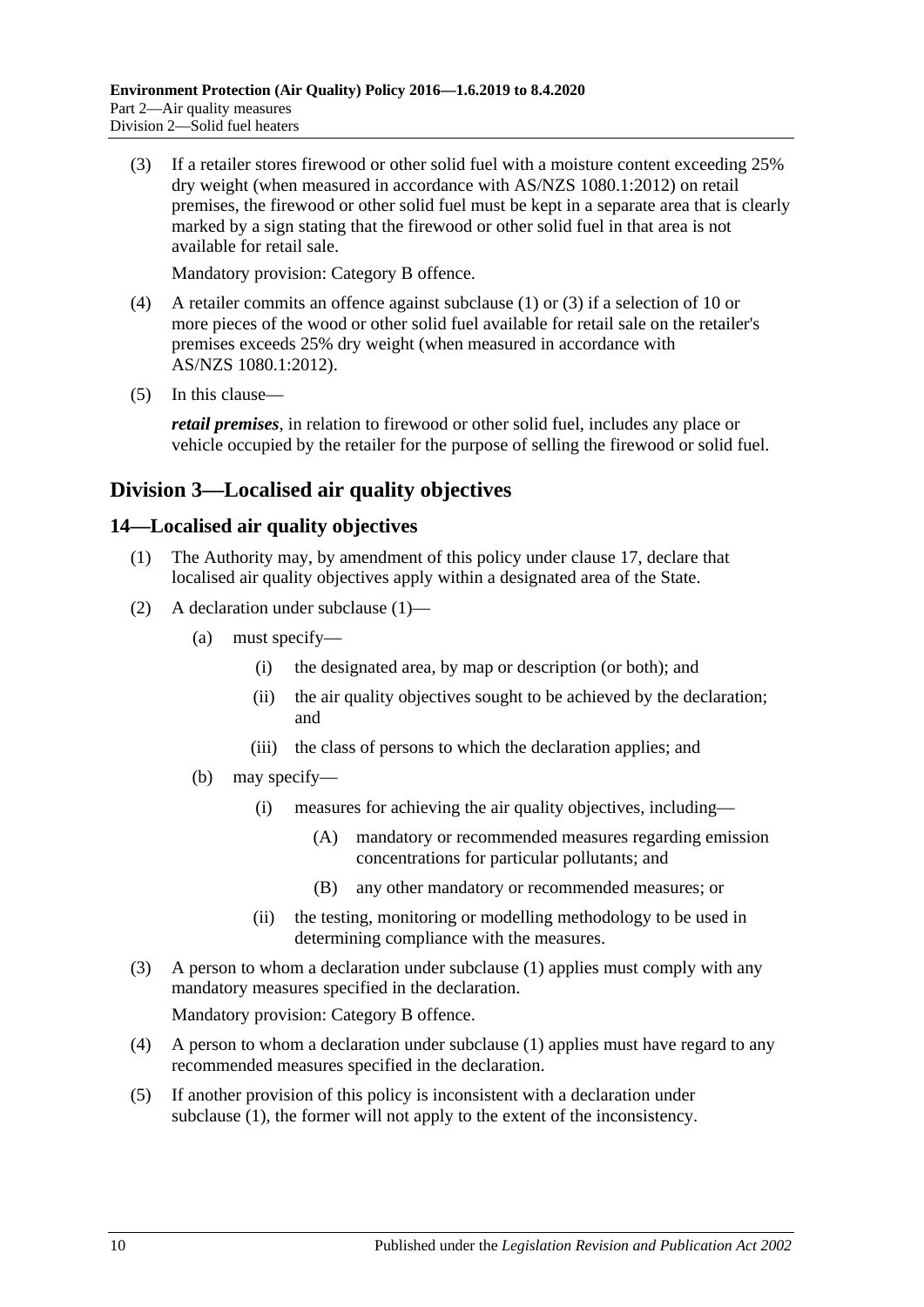### <span id="page-10-0"></span>**Division 4—Miscellaneous**

#### <span id="page-10-1"></span>**15—Taking reasonable and practicable measures to avoid emissions from premises**

- (1) The occupier of premises (other than domestic premises) must ensure that the emission of pollutants to air from the premises is not caused through any failure to take reasonable and practicable measures—
	- (a) to maintain fuel-burning equipment, control equipment or any other plant or equipment in an efficient condition; or
	- (b) to operate fuel-burning equipment, control equipment or any other plant or equipment in a proper and efficient manner; or
	- (c) to carry out maintenance of fuel-burning equipment, control equipment or any other plant or equipment in a proper and efficient manner; or
	- (d) to process, handle, move or store goods or materials in or on the premises in a proper and efficient manner.

Mandatory provision: Category B offence.

(2) In this clause—

*control equipment* means any device that controls, limits, measures, records or indicates air pollution;

*fuel-burning equipment* means any machine, engine, apparatus or structure in which, or in the operation of which, combustible material is burned, but does not include a motor vehicle.

#### <span id="page-10-5"></span><span id="page-10-2"></span>**16—Testing points**

- (1) The Authority or another administering agency may, by notice in writing to the occupier of premises (other than domestic premises) at which an activity is carried on that causes the emission of pollutants to the air, fix a suitable testing point at the premises to enable the Authority or another administering agency to evaluate the emissions from the premises.
- (2) An occupier to whom a notice has been given under [subclause](#page-10-5) (1) must ensure that the testing point is, at all times, in a suitable condition and available for testing on request by an authorised officer.

Mandatory provision: Category B offence.

## <span id="page-10-3"></span>**Part 3—Matters relating to Part 5 of Act**

#### <span id="page-10-4"></span>**17—Amendment of policy by Gazette notice under section 32 of Act**

- <span id="page-10-6"></span>(1) Pursuant to section  $32(1)(c)$  of the Act, this policy may be amended by the Minister, by notice in the Gazette—
	- (a) so as to modify the definition of *prescribed burning code of practice* for the purposes of [clause](#page-4-2) 5; or
	- (b) so as to modify the references to the moisture content of firewood or other solid fuel in [clause](#page-8-2) 13 from "25%" to a lower percentage; or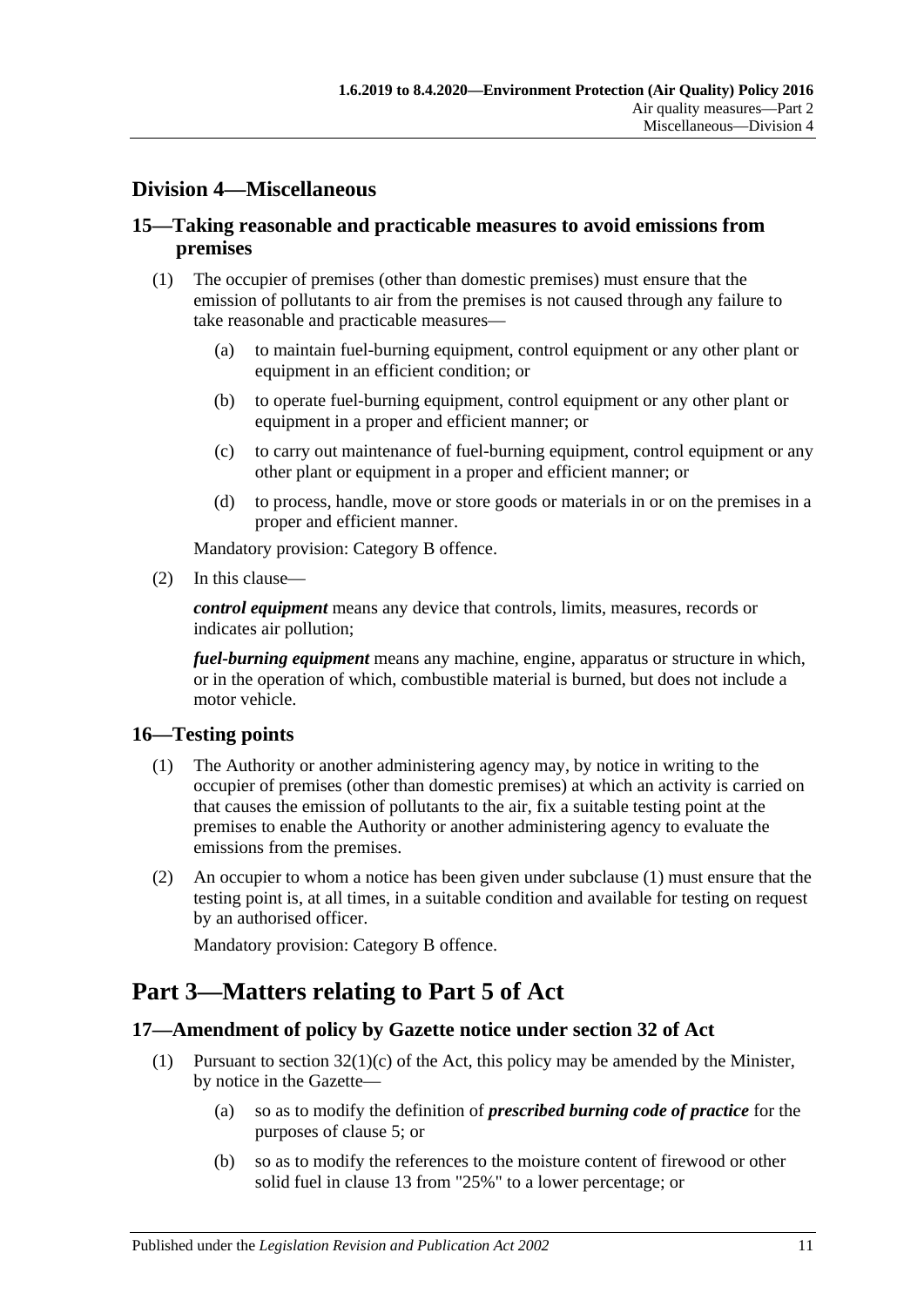- <span id="page-11-2"></span>(c) so as to declare, for the purposes of [clause](#page-9-1) 14, that localised air quality objectives apply within a designated area of the State;
- (d) so as to modify any Schedule in this policy (other than [Schedule](#page-22-0) 5); or
- (e) as a consequence of—
	- (ii) the amendment, revocation or substitution of a code, standard, guidelines or other document, referred to in the policy; or
- (f) so as to make any other amendments (including amendment of [Part](#page-1-0) 1) as a consequence of an amendment referred to in a preceding subparagraph.
- (2) An amendment is to be in the form of a textual amendment and, as such, a provision may be deleted from, substituted in or inserted into the policy and material may be deleted from, substituted in or inserted into a provision of the policy.
- (3) The Authority cannot make a recommendation to the Minister for an amendment referred to in this clause unless—
	- (a) the proposal has been reduced to writing, clearly setting out the purpose and likely impact of and reasons for the proposed amendment; and
	- (b) in addition, in the case of an amendment under [subclause](#page-10-6)  $(1)(b)$ or [\(c\)—](#page-11-2)consultation has been undertaken as follows:
		- (i) relevant organisations and industries and the community likely to be affected by the proposed amendment have been consulted;
		- (ii) the views expressed by those consulted have been considered by the Authority and communicated to the Minister.

# <span id="page-11-0"></span>**Part 4—Matters relating to Part 6 of Act**

#### <span id="page-11-1"></span>**18—Matters relating to Part 6 of Act**

- <span id="page-11-4"></span><span id="page-11-3"></span>(1) In determining any matters under Part 6 of the Act in relation to an activity (including a related development), the Authority must take into account the following matters (to the extent to which they are relevant):
	- (a) *ground level concentrations*—whether the activity has resulted, or may result, in the concentration of a pollutant specified in column 1 of the table in [Schedule](#page-13-2) 2 clause 2 exceeding the maximum concentrations specified in column 4 or 5 for that pollutant over the averaging time specified in column 3 for that pollutant (based on evaluations at ground level using a prescribed testing, assessment, monitoring or modelling methodology for the pollutant and activity);
	- (b) *odour levels*—whether the activity has resulted, or may result, in the number of odour units specified in column 2 of the table in [Schedule](#page-20-0) 3 being exceeded for the number of persons specified in column 1 over a 3 minute averaging time 99.9% of the time (based on evaluations at ground level using a prescribed testing, assessment, monitoring or modelling methodology for the pollutant and activity);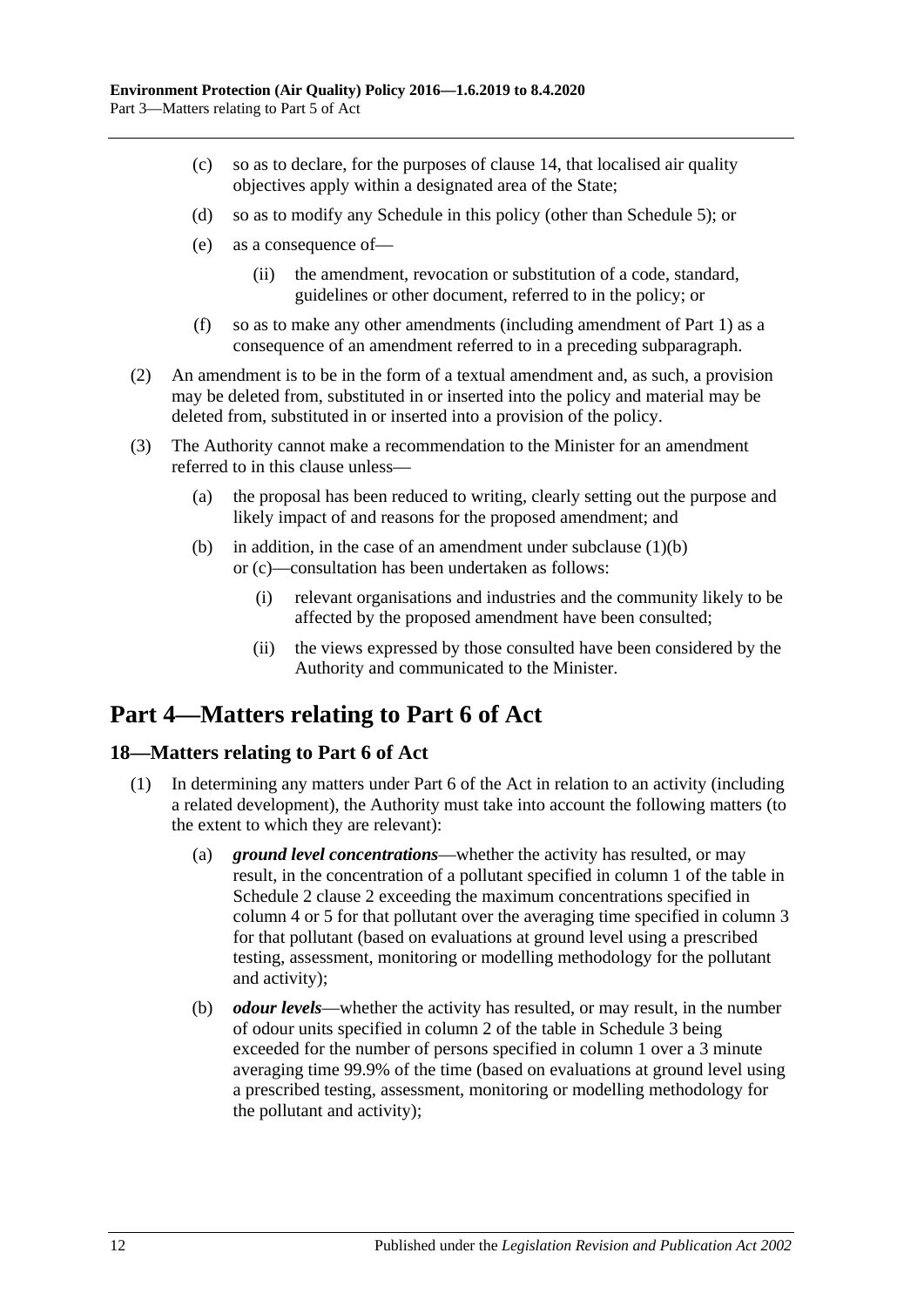- <span id="page-12-1"></span>(c) *stack emissions*—if the Authority is satisfied that it is not reasonably practicable or feasible to make evaluations in relation to the activity under [paragraph](#page-11-3) (a) or [\(b\)—](#page-11-4)whether the activity (being an activity specified in column 2 of the table in [Schedule](#page-20-1) 4) has resulted, or may result, in the emission to air of a pollutant specified in column 1 of the table in [Schedule](#page-20-1) 4—
	- (i) at a level exceeding that specified for the pollutant in column 3; or
	- (ii) in contravention of a requirement (if any) specified for the pollutant in column 4,

(based on evaluations at the stack using a prescribed testing, assessment, monitoring or modelling methodology for the pollutant and activity);

- (d) *evaluation distances*—whether the assessment requirements set out in the document entitled *Evaluation Distances for Effective Air Quality and Noise Management 2016* prepared by the Authority give rise to requirements for separation distances between the activity and other premises;
- (e) *localised air quality objectives*—any localised air quality objectives (within the meaning of [clause](#page-9-1) 14) that apply in relation to the activity;
- (f) *any other kind of air pollution*—whether the activity has resulted or may result in the pollution of the air in any other manner;
- (g) *requirements to be imposed on all relevant persons*—the requirements that should, in the event of an environmental authorisation being granted, be imposed on all relevant persons for the purposes of preventing or minimising the pollution of the air or its harmful effects.
- (2) In this clause—

*prescribed testing, assessment, monitoring or modelling methodology*, for a pollutant or activity, means—

- (a) a testing, assessment, monitoring or modelling methodology set out for the pollutant or activity in—
	- (i) *Ambient Air Quality Assessment 2016* prepared by the Authority; or
	- (ii) *Emission Testing Methodology for Air Pollution 2012* prepared by the Authority; or
- (b) some other testing, assessment, monitoring or modelling methodology approved by the Authority for the pollutant or activity.

## <span id="page-12-0"></span>**Schedule 1—Prohibited substances**

A listed waste (ie waste of a kind specified in Schedule 1 Part B of the Act)

Copper chromium arsenate or other timber preservation chemicals

Plastics

Tyre waste

A substance or material containing, or contaminated with, any substance listed above.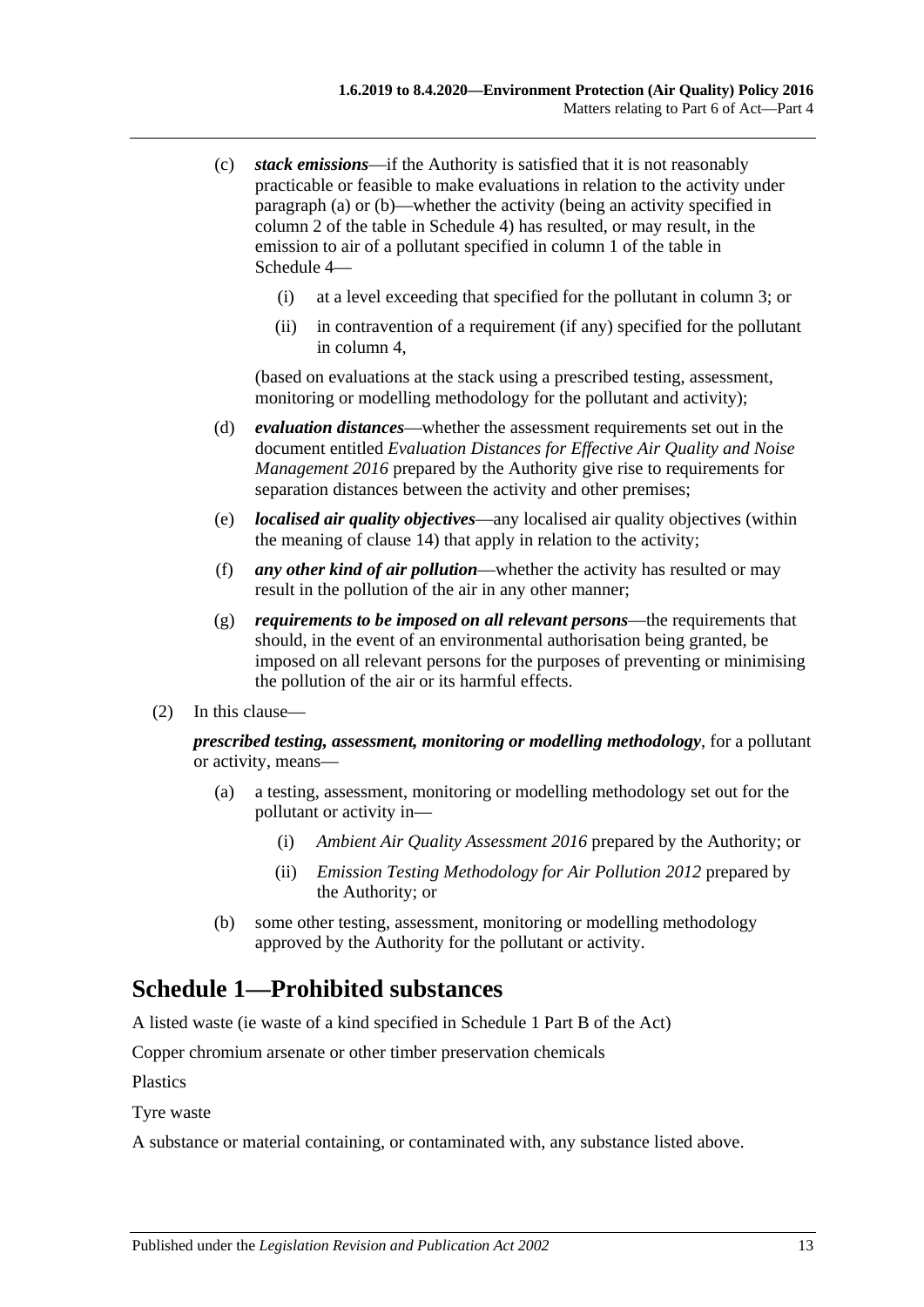# <span id="page-13-0"></span>**Schedule 2—Ground level concentrations (clause [18\(1\)\(a\)\)](#page-11-3)**

#### <span id="page-13-1"></span>**1—Interpretation**

(1) In this Schedule—

*IARC* means the International Agency for Research on Cancer;

*USEPA* means the United States Environmental Protection Agency.

(2) A reference to a classification specified in column 2 of the table in [clause](#page-13-2) 2 followed by "(IARC)" or "(USEPA)" is a reference to that classification as determined by IARC or USEPA (as the case may be).

#### <span id="page-13-2"></span>**2—Ground level concentrations**

| <b>Classification</b><br><b>Pollutant</b>             |                                  | <b>Averaging</b><br>time | <b>Maximum</b><br>concentration<br>$(mg/m3$ unless<br>otherwise<br>specified) | <b>Maximum</b><br>concentration<br>(ppm) |  |
|-------------------------------------------------------|----------------------------------|--------------------------|-------------------------------------------------------------------------------|------------------------------------------|--|
| Acetaldehyde                                          | Odour                            | 3 minutes                | 0.083                                                                         | 0.042                                    |  |
|                                                       | Toxicity                         | 3 minutes                | 6.44                                                                          | 3.2                                      |  |
| Acetic acid                                           | Odour                            | 3 minutes                | 0.55                                                                          | 0.20                                     |  |
|                                                       | Toxicity                         | 3 minutes                | 0.9                                                                           | 0.32                                     |  |
| Acetone                                               | Toxicity                         | 3 minutes                | 44                                                                            | 16.7                                     |  |
| Acrolein                                              | extremely toxic<br>(USEPA)       | 3 minutes                | 0.00084                                                                       | 0.00033                                  |  |
| Acrylic acid                                          | Toxicity                         | 3 minutes                | 0.22                                                                          | 0.067                                    |  |
| Acrylonitrile                                         | Group 2B<br>carcinogen<br>(IARC) | 3 minutes                | 0.015                                                                         | 0.0067                                   |  |
| Alpha chlorinated<br>toluenes and benzoyl<br>chloride | Group 2A<br>carcinogen<br>(IARC) | 3 minutes                | 0.019                                                                         | 0.0033                                   |  |
| Ammonia                                               | Toxicity                         | 3 minutes                | 0.66                                                                          | 0.83                                     |  |
| Aniline                                               | Toxicity                         | 3 minutes                | 0.27                                                                          | 0.067                                    |  |
| Antimony and<br>compounds                             | Toxicity                         | 3 minutes                | 0.019                                                                         |                                          |  |
| Arsenic and compounds                                 | Group 1<br>carcinogen<br>(IARC)  | 3 minutes                | 0.00019                                                                       |                                          |  |
| Asbestos                                              | Group 1<br>carcinogen<br>(IARC)  | 3 minutes                | 0.33 fibres/litre                                                             |                                          |  |
| Asphalt (petroleum)<br>fumes                          | Toxicity                         | 3 minutes                | 0.19                                                                          |                                          |  |
| Barium (soluble<br>compound)                          | Toxicity                         | 3 minutes                | 0.019                                                                         |                                          |  |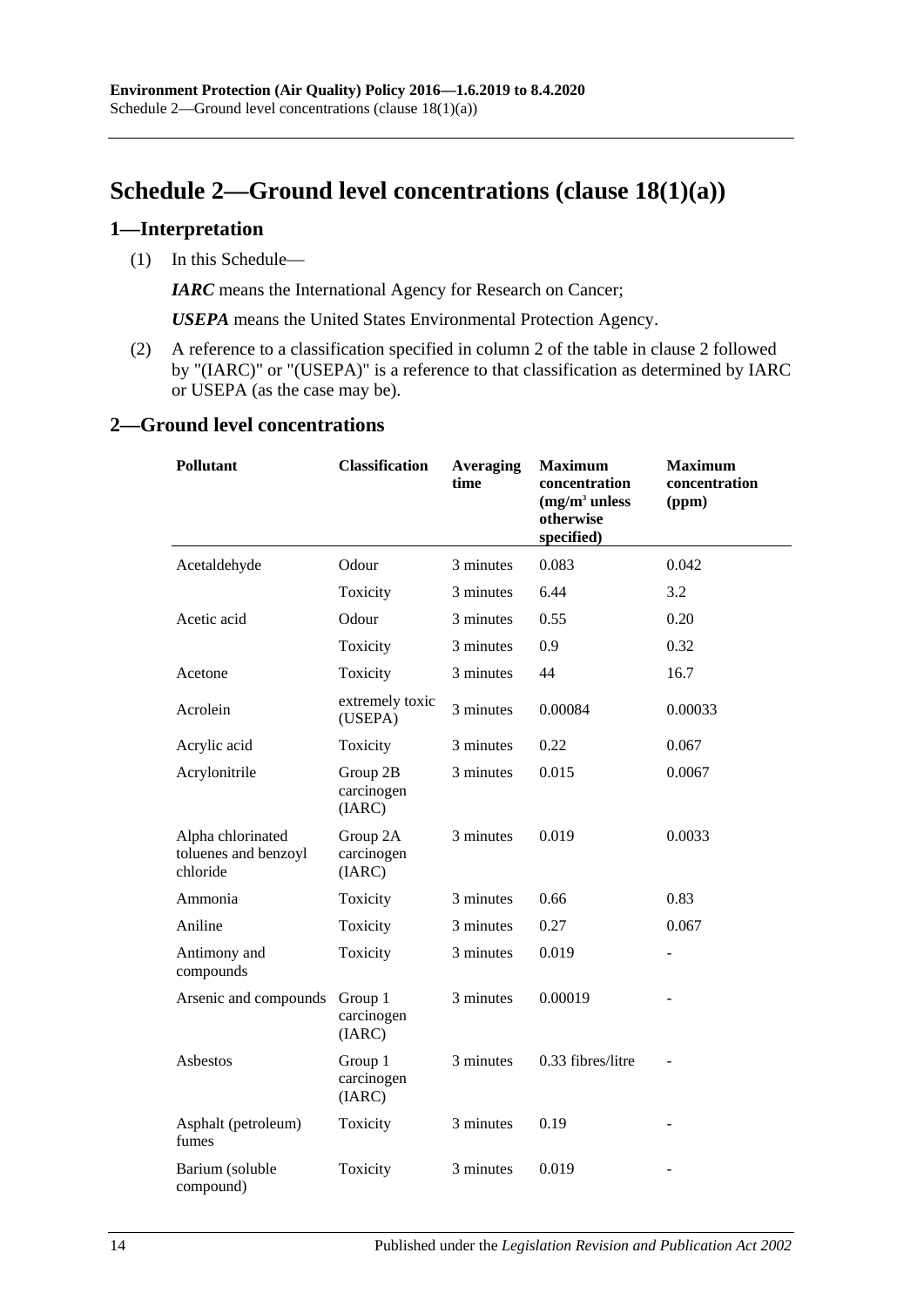| <b>Pollutant</b>                                                          | <b>Classification</b>                        | <b>Averaging</b><br>time | <b>Maximum</b><br>concentration<br>$(mg/m3$ unless<br>otherwise<br>specified) | <b>Maximum</b><br>concentration<br>(ppm) |
|---------------------------------------------------------------------------|----------------------------------------------|--------------------------|-------------------------------------------------------------------------------|------------------------------------------|
| Benzene                                                                   | Group 1<br>carcinogen<br>(IARC)              | 3 minutes                | 0.058                                                                         | 0.017                                    |
|                                                                           |                                              | 12 months                | 0.01                                                                          | 0.003                                    |
| Benzo $(a)$ pyrene as a<br>marker for polycyclic<br>aromatic hydrocarbons | Group 1<br>carcinogen<br>(IARC)              | 3 minutes                | 0.0008                                                                        |                                          |
|                                                                           |                                              | 12 months                | $0.3$ nanogram/m <sup>3</sup>                                                 |                                          |
| Beryllium and<br>beryllium compounds                                      | Group 1<br>carcinogen<br>(IARC)              | 3 minutes                | 0.000008                                                                      |                                          |
| Biphenyl                                                                  | Toxicity                                     | 3 minutes                | 0.047                                                                         | 0.0067                                   |
| Bromochloromethane                                                        | Toxicity                                     | 3 minutes                | 38                                                                            | 6.7                                      |
| <b>Bromoform</b><br>(tribromomethane)                                     | Toxicity                                     | 3 minutes                | 0.19                                                                          | 0.017                                    |
| Bromotrifluoromethane                                                     | Toxicity                                     | 3 minutes                | 222                                                                           | 33                                       |
| 1,3-butadiene                                                             | Group 1<br>carcinogen<br>(IARC)              | 3 minutes                | 0.08                                                                          | 0.033                                    |
| n-Butanol                                                                 | Odour                                        | 3 minutes                | 0.98                                                                          | 0.3                                      |
|                                                                           | Toxicity                                     | 3 minutes                | 5.57                                                                          | 1.7                                      |
| n-Butyl acetate                                                           | Odour                                        | 3 minutes                | 2.02                                                                          | 0.39                                     |
|                                                                           | Toxicity                                     | 3 minutes                | 26                                                                            | 5.0                                      |
| Butyl acrylate                                                            | Odour                                        | 3 minutes                | 0.2                                                                           | 0.035                                    |
| Butyl mercaptan                                                           | Odour                                        | 3 minutes                | 0.013                                                                         | 0.004                                    |
|                                                                           | Toxicity                                     | 3 minutes                | 0.066                                                                         | 0.017                                    |
| Cadmium and cadmium<br>compounds                                          | Toxicity;<br>Group 1<br>carcinogen<br>(IARC) | 3 minutes                | 0.000036                                                                      |                                          |
| Carbon black                                                              | Toxicity                                     | 3 minutes                | 0.11                                                                          |                                          |
| Carbon disulphide                                                         | Odour                                        | 3 minutes                | 0.14                                                                          | 0.042                                    |
|                                                                           | Toxicity                                     | 3 minutes                | 1.02                                                                          | 0.32                                     |
| Carbon monoxide                                                           | Toxicity                                     | 1 hour                   | 31.24                                                                         | 25                                       |
|                                                                           |                                              | 8 hours                  | 11.25                                                                         | 9.0                                      |
| Carbon tetrachloride<br>(tetrachloromethane)                              | Toxicity                                     | 3 minutes                | 0.023                                                                         | 0.0033                                   |
| Chlorine                                                                  | Toxicity                                     | 3 minutes                | 0.11                                                                          | 0.033                                    |
| Chlorine dioxide                                                          | Toxicity                                     | 3 minutes                | 0.01                                                                          | 0.0033                                   |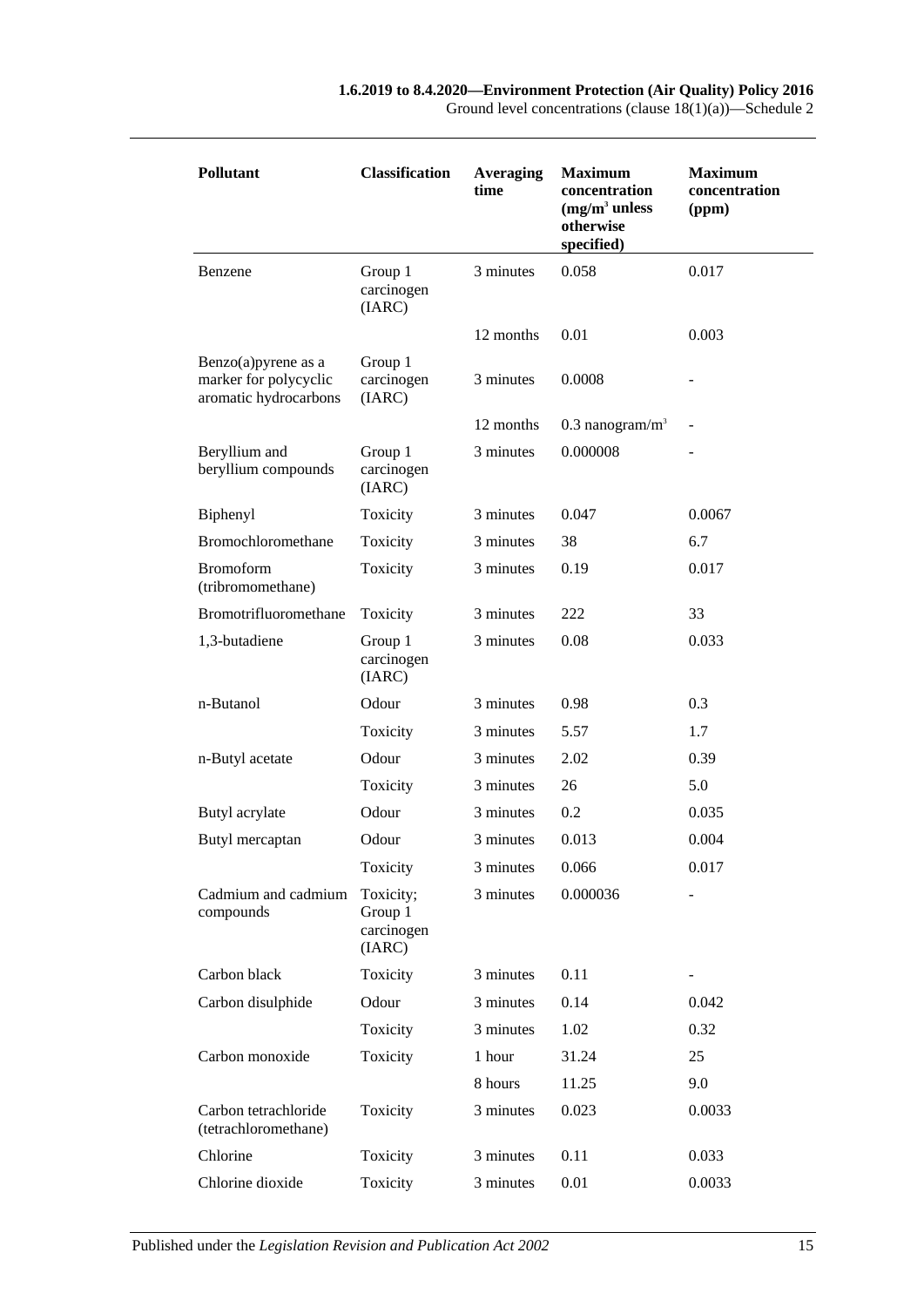#### **Environment Protection (Air Quality) Policy 2016—1.6.2019 to 8.4.2020**

Schedule 2—Ground level concentrations (clause 18(1)(a))

| Pollutant                                   | <b>Classification</b>                                   | <b>Averaging</b><br>time | <b>Maximum</b><br>concentration<br>$(mg/m3$ unless<br>otherwise<br>specified) | <b>Maximum</b><br>concentration<br>(ppm) |
|---------------------------------------------|---------------------------------------------------------|--------------------------|-------------------------------------------------------------------------------|------------------------------------------|
| Chlorobenzene                               | Odour                                                   | 3 minutes                | 0.22                                                                          | 0.042                                    |
|                                             | Toxicity                                                | 3 minutes                | 1.64                                                                          | 0.32                                     |
| Chloroform<br>(trichloromethane)            | Toxicity                                                | 3 minutes                | 1.75                                                                          | 0.33                                     |
| Chloromethane (methyl<br>chloride)          | Toxicity                                                | 3 minutes                | 3.7                                                                           | 1.7                                      |
| Chromium (III)<br>compounds                 | Toxicity                                                | 3 minutes                | 0.019                                                                         |                                          |
| Chromium VI<br>compounds                    | Group 1<br>carcinogen<br>(IARC)                         | 3 minutes                | 0.00019                                                                       |                                          |
| Copper dusts and mists                      | Toxicity                                                | 3 minutes                | 0.036                                                                         |                                          |
| Copper fume                                 | Toxicity                                                | 3 minutes                | 0.0073                                                                        |                                          |
| Cotton dust (raw)                           | Toxicity                                                | 3 minutes                | 0.0073                                                                        |                                          |
| Crotonaldehyde                              | Toxicity                                                | 3 minutes                | 0.22                                                                          | 0.067                                    |
| Cumene (isopropyl<br>benzene)               | Odour                                                   | 3 minutes                | 0.043                                                                         | 0.008                                    |
|                                             | Toxicity                                                | 3 minutes                | 8.8                                                                           | 1.6                                      |
| Cyclohexane                                 | Toxicity                                                | 3 minutes                | 38.2                                                                          | 10                                       |
| Cyclohexanol                                | Toxicity                                                | 3 minutes                | 7.5                                                                           | 1.7                                      |
| Cylohexanone                                | Odour                                                   | 3 minutes                | 0.53                                                                          | 0.12                                     |
|                                             | Toxicity                                                | 3 minutes                | 3.5                                                                           | 0.82                                     |
| Cynanide (as CN)                            | Toxicity                                                | 3 minutes                | 0.19                                                                          |                                          |
| Diacetone alcohol                           | Odour                                                   | 3 minutes                | 1.42                                                                          | 0.28                                     |
| o-Dichlorobenzene                           | Toxicity                                                | 3 minutes                | 10.9                                                                          | 1.7                                      |
| 1,2-dichloroethane<br>(ethylene dichloride) | Mutagen<br>(USEPA);<br>Group 2B<br>carcinogen<br>(IARC) | 3 minutes                | 0.14                                                                          | 0.033                                    |
| 1,2-Dichloroethylene                        | Toxicity                                                | 3 minutes                | 28.7                                                                          | 6.7                                      |
| Dichlorvos                                  | Toxicity                                                | 3 minutes                | 0.036                                                                         | 0.0033                                   |
| Diethylamine                                | Odour                                                   | 3 minutes                | 0.07                                                                          | 0.02                                     |
|                                             | Toxicity                                                | 3 minutes                | 1.06                                                                          | 0.32                                     |
| Dimethylamine                               | Odour                                                   | 3 minutes                | 0.019                                                                         | 0.0094                                   |
|                                             | Toxicity                                                | 3 minutes                | 0.64                                                                          | 0.32                                     |
| Dinitrobenzene (all<br>isomers)             | Toxicity                                                | 3 minutes                | 0.036                                                                         | 0.005                                    |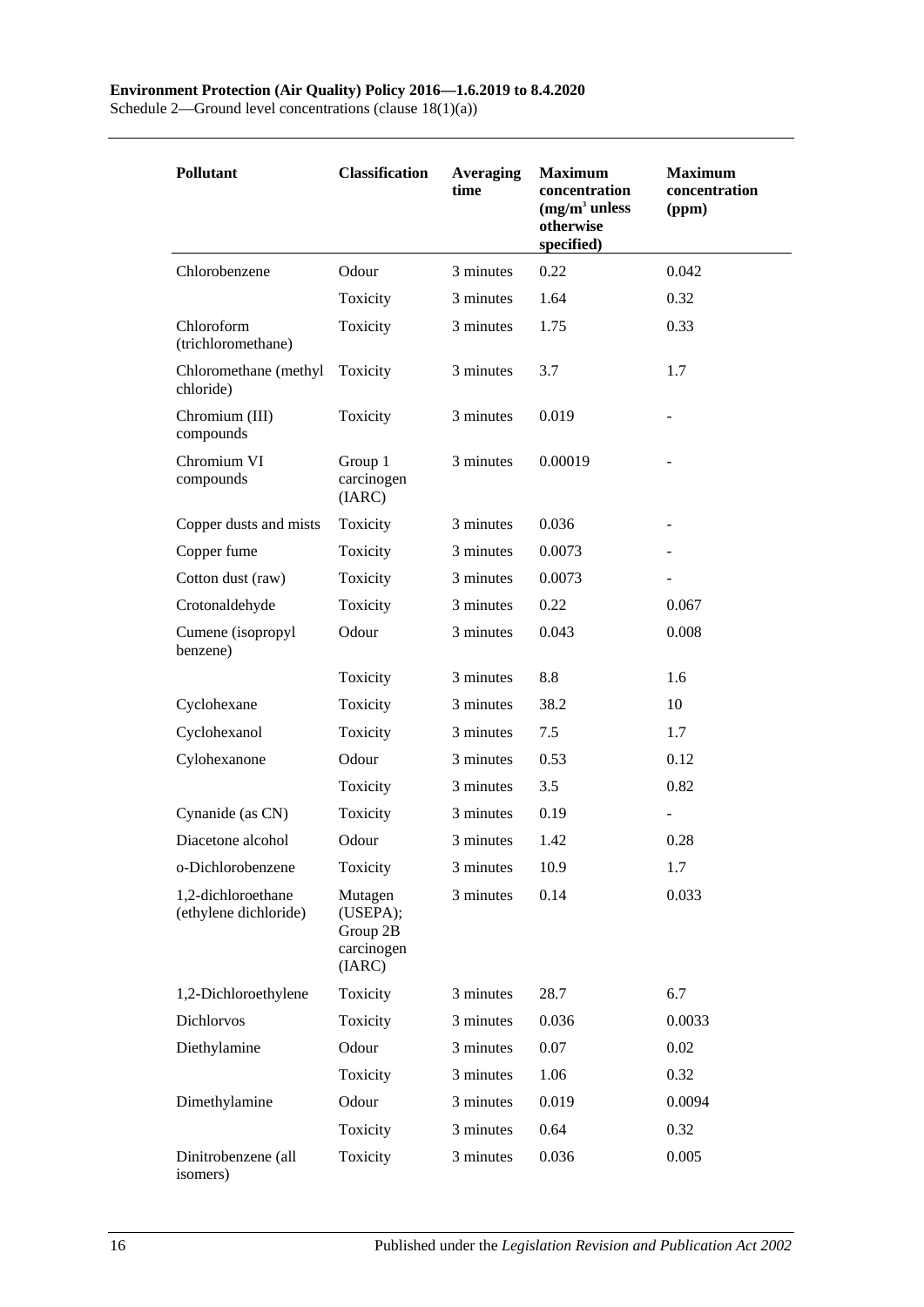| <b>Pollutant</b>                 | <b>Classification</b>                     | <b>Averaging</b><br>time | <b>Maximum</b><br>concentration<br>$(mg/m3$ unless<br>otherwise<br>specified) | <b>Maximum</b><br>concentration<br>(ppm) |
|----------------------------------|-------------------------------------------|--------------------------|-------------------------------------------------------------------------------|------------------------------------------|
| Dinitrotoluene                   | Toxicity                                  | 3 minutes                | 0.06                                                                          | -                                        |
| Diphenyl ether                   | Odour                                     | 3 minutes                | 0.15                                                                          | 0.02                                     |
| Epichlorohydrin                  | Group 2A<br>carcinogen<br>(IARC)          | 3 minutes                | 0.027                                                                         | 0.0067                                   |
| Ethanol                          | Odour                                     | 3 minutes                | 4.1                                                                           | 2.0                                      |
|                                  | Toxicity                                  | 3 minutes                | 68.4                                                                          | 33.3                                     |
| Ethanolamine                     | Toxicity                                  | 3 minutes                | 0.27                                                                          | 0.1                                      |
| Ethyl acetate                    | Odour                                     | 3 minutes                | 24.1                                                                          | 6.3                                      |
|                                  | Toxicity                                  | 3 minutes                | 25.76                                                                         | 6.6                                      |
| Ethyl acrylate                   | Odour                                     | 3 minutes                | 0.0009                                                                        | 0.0002                                   |
|                                  | Toxicity                                  | 3 minutes                | 0.72                                                                          | 0.16                                     |
| Ethylbenzene                     | Toxicity                                  | 3 minutes                | 15.8                                                                          | 3.3                                      |
| Ethyl butyl ketone               | Toxicity                                  | 3 minutes                | 8.4                                                                           | 1.7                                      |
| Ethyl chloride<br>(chloroethane) | Toxicity                                  | 3 minutes                | 94.5                                                                          | 33.3                                     |
| Ethylene glycol<br>(vapour)      | Toxicity                                  | 3 minutes                | 2.2                                                                           |                                          |
| Ethylene oxide                   | Group 1<br>carcinogen<br>(IARC)           | 3 minutes                | 0.0066                                                                        | 0.0033                                   |
| Fluoride                         | <b>Bioaccumulatio</b><br>n                | 24 hours                 | 0.003                                                                         | 0.0034                                   |
|                                  |                                           | 7 days                   | 0.002                                                                         | 0.002                                    |
|                                  |                                           | 90 days                  | 0.001                                                                         | 0.00059                                  |
| Fluorine                         | Toxicity                                  | 3 minutes                | 0.058                                                                         | 0.033                                    |
| Formaldehyde                     | Toxicity; Group<br>1 carcinogen<br>(IARC) | 3 minutes                | 0.044                                                                         | 0.033                                    |
|                                  |                                           | 24 hours                 | 0.054                                                                         | 0.04                                     |
| n-Hexane                         | Toxicity                                  | 3 minutes                | 6.4                                                                           | 1.7                                      |
| 2-Hexanone                       | Toxicity                                  | 3 minutes                | 3.6                                                                           | 0.83                                     |
| Hydrogen chloride                | Toxicity                                  | 3 minutes                | 0.27                                                                          | 0.17                                     |
| Hydrogen cyanide                 | extremely toxic<br>(USEPA)                | 3 minutes                | 0.404                                                                         | 0.33                                     |
| Hydrogen sulphide                | Odour                                     | 3 minutes                | 0.00015                                                                       | 0.0001                                   |
|                                  | Toxicity                                  | 3 minutes                | 0.51                                                                          | 0.32                                     |
| Iron oxide fume                  | Toxicity                                  | 3 minutes                | 0.19                                                                          |                                          |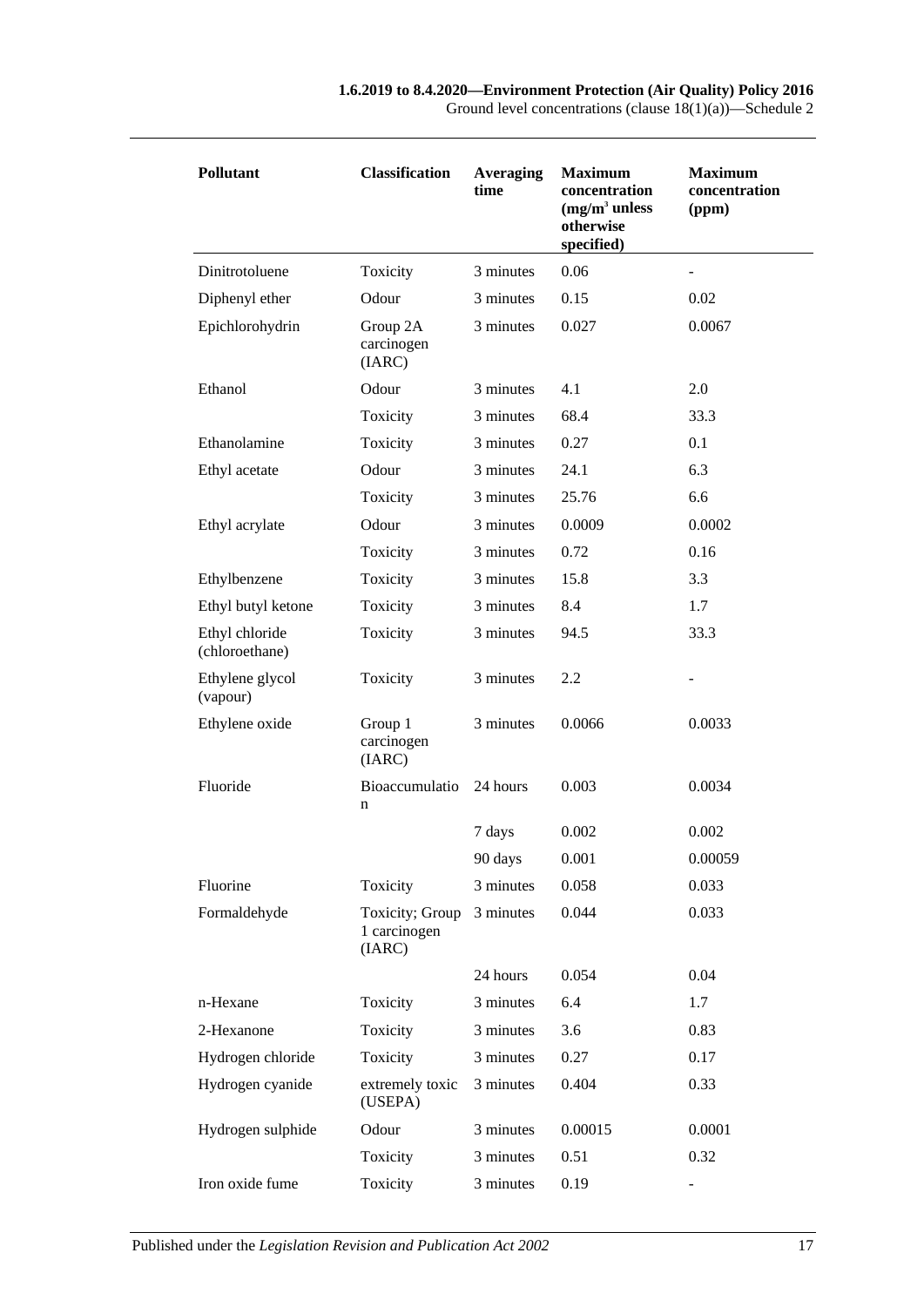Schedule 2—Ground level concentrations (clause 18(1)(a))

| <b>Pollutant</b>                        | <b>Classification</b>           | <b>Averaging</b><br>time | <b>Maximum</b><br>concentration<br>$(mg/m3$ unless<br>otherwise<br>specified) | <b>Maximum</b><br>concentration<br>(ppm) |
|-----------------------------------------|---------------------------------|--------------------------|-------------------------------------------------------------------------------|------------------------------------------|
| Lead (as particles)                     | Toxicity                        | 12 months                | 0.0005                                                                        |                                          |
| Magnesium oxide fume                    | Toxicity                        | 3 minutes                | 0.36                                                                          |                                          |
| Maleic anhydride                        | Toxicity                        | 3 minutes                | 0.036                                                                         | 0.0083                                   |
| Manganese and<br>compounds              | Toxicity                        | 3 minutes                | 0.036                                                                         |                                          |
| MDI (Diphenylmethane<br>diisocyanate)   | extremely toxic<br>(USEPA)      | 3 minutes                | 0.00008                                                                       |                                          |
| Mercury                                 |                                 |                          |                                                                               |                                          |
| - inorganic                             | Bioaccumulatio<br>n             | 3 minutes                | 0.004                                                                         |                                          |
| - organic                               | Bioaccumulatio<br>n             | 3 minutes                | 0.00036                                                                       |                                          |
| Methanol                                | Odour                           | 3 minutes                | 6.0                                                                           | 4.3                                      |
|                                         | Toxicity                        | 3 minutes                | 9.5                                                                           | 6.7                                      |
| Methyl acrylate                         | Toxicity                        | 3 minutes                | 1.3                                                                           | 0.33                                     |
| Methylamine                             | Odour                           | 3 minutes                | 0.0055                                                                        | 0.0042                                   |
|                                         | Toxicity                        | 3 minutes                | 0.47                                                                          | 0.32                                     |
| Methyl bromide<br>(bromomethane)        | Toxicity                        | 3 minutes                | 0.69                                                                          | 0.17                                     |
| Methylene chloride<br>(dichloromethane) | Toxicity                        | 3 minutes                | 6.3                                                                           | 1.7                                      |
| Methyl ethyl ketone                     | Odour                           | 3 minutes                | 6.4                                                                           | 2.0                                      |
|                                         | Toxicity                        | 3 minutes                | 17.5                                                                          | 4.9                                      |
| Methyl isobutyl ketone                  | Odour                           | 3 minutes                | 0.45                                                                          | 0.1                                      |
|                                         | Toxicity                        | 3 minutes                | 7.3                                                                           | 1.6                                      |
| Methyl mercaptan                        | Odour                           | 3 minutes                | 0.00092                                                                       | 0.00042                                  |
|                                         | Toxicity                        | 3 minutes                | 0.035                                                                         | 0.016                                    |
| Methyl methacrylate                     | Odour                           | 3 minutes                | 0.23                                                                          | 0.05                                     |
|                                         | Toxicity                        | 3 minutes                | 14.63                                                                         | 3.2                                      |
| Methyl styrene                          | Odour                           | 3 minutes                | 0.27                                                                          | 0.052                                    |
|                                         | Toxicity                        | 3 minutes                | 8.84                                                                          | 1.7                                      |
| Nickel and nickel<br>compounds          | Group 1<br>carcinogen<br>(IARC) | 3 minutes                | 0.00036                                                                       | 0.00017                                  |
| Nitric acid                             | Toxicity                        | 3 minutes                | 0.19                                                                          | 0.067                                    |
| Nitrobenzene                            | Odour                           | 3 minutes                | 0.005                                                                         | 0.00094                                  |
|                                         | Toxicity                        | 3 minutes                | 0.175                                                                         | 0.032                                    |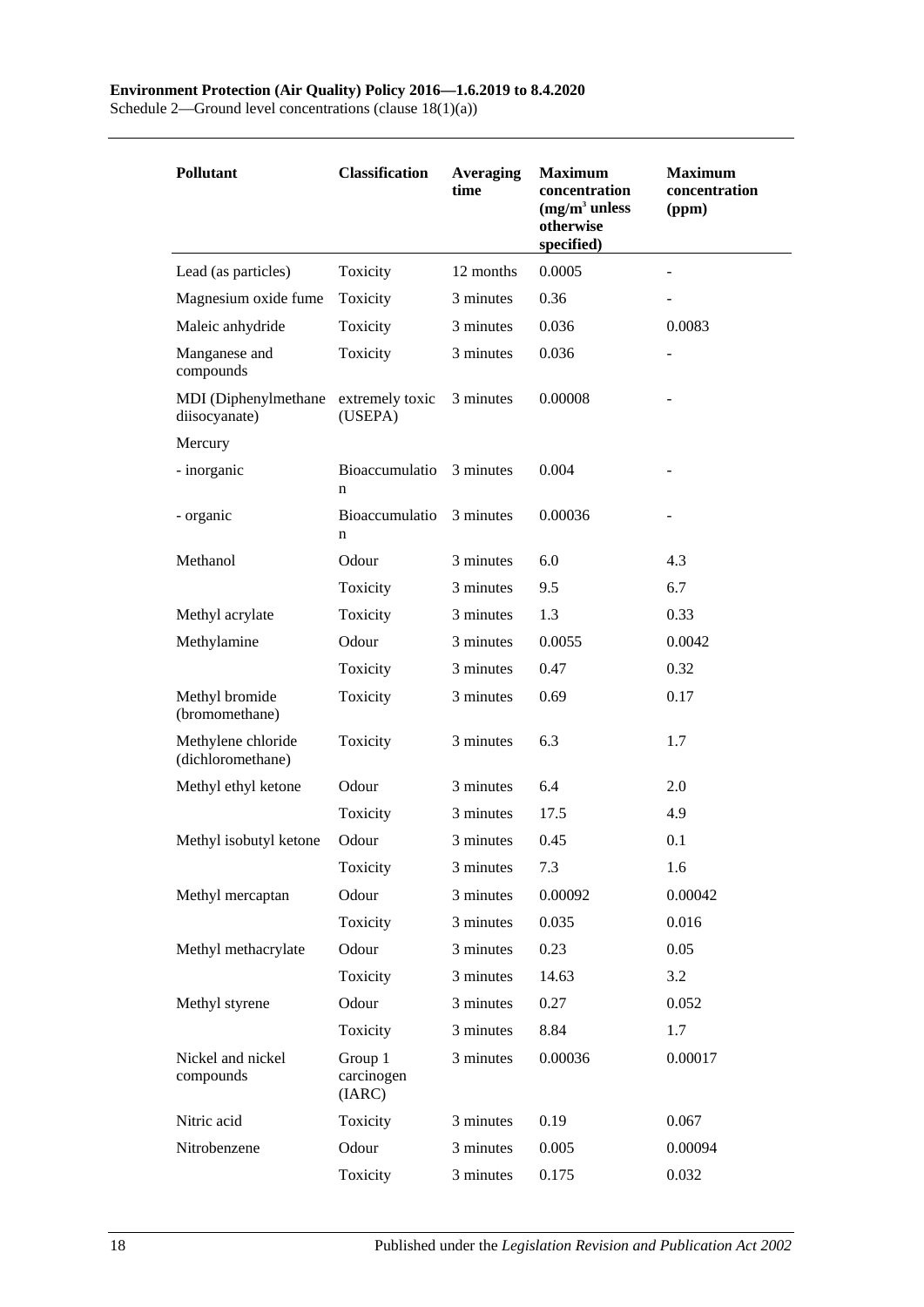| Pollutant                                                                                                           | <b>Classification</b>            | <b>Averaging</b><br>time | <b>Maximum</b><br>concentration<br>$(mg/m3$ unless<br>otherwise<br>specified) | <b>Maximum</b><br>concentration<br>(ppm) |
|---------------------------------------------------------------------------------------------------------------------|----------------------------------|--------------------------|-------------------------------------------------------------------------------|------------------------------------------|
| Nitrogen dioxide                                                                                                    | Toxicity                         | 1 hour                   | 0.25                                                                          | 0.12                                     |
|                                                                                                                     |                                  | 12 months                | 0.06                                                                          | 0.03                                     |
| Particles as PM                                                                                                     | Toxicity                         | 24 hours                 | 0.05                                                                          |                                          |
| Particles as PM <sub>25</sub>                                                                                       | Toxicity                         | 24 hours                 | 0.025                                                                         |                                          |
|                                                                                                                     |                                  | 12 months                | 0.008                                                                         |                                          |
| Pentachlorophenol                                                                                                   | extremely toxic<br>(USEPA)       | 3 minutes                | 0.0019                                                                        |                                          |
| n-Pentane                                                                                                           | Toxicity                         | 3 minutes                | 65.5                                                                          | 20                                       |
| 2-Pentanone                                                                                                         | Toxicity                         | 3 minutes                | 25.4                                                                          | 6.7                                      |
| Perchloroethylene<br>(tetrachloroethylene)                                                                          | Odour                            | 3 minutes                | 6.9                                                                           | 0.94                                     |
|                                                                                                                     | Toxicity                         | 3 minutes                | 12.2                                                                          | 1.7                                      |
| Phenol                                                                                                              | Odour                            | 3 minutes                | 0.039                                                                         | 0.0094                                   |
|                                                                                                                     | Toxicity                         | 3 minutes                | 0.14                                                                          | 0.032                                    |
| Phosgene                                                                                                            | extremely toxic<br>(USEPA)       | 3 minutes                | 0.014                                                                         | 0.0033                                   |
| Phosphine                                                                                                           | Odour                            | 3 minutes                | 0.0061                                                                        | 0.0042                                   |
|                                                                                                                     | Toxicity                         | 3 minutes                | 0.015                                                                         | 0.01                                     |
| Photochemical oxidants<br>(as ozone)                                                                                | Toxicity                         | 1 hour                   | 0.21                                                                          | 0.1                                      |
|                                                                                                                     |                                  | 4 hours                  | 0.17                                                                          | 0.08                                     |
| Phthalic anhydride                                                                                                  | Toxicity                         | 3 minutes                | 0.22                                                                          | 0.033                                    |
| n-propanol                                                                                                          | Odour                            | 3 minutes                | 0.082                                                                         | 0.03                                     |
|                                                                                                                     | Toxicity                         | 3 minutes                | 17.9                                                                          | 6.2                                      |
| Propylene glycol<br>monomethyl ether                                                                                | Toxicity                         | 3 minutes                | 13.1                                                                          | 3.3                                      |
| Propylene oxide                                                                                                     | Group 2B<br>carcinogen<br>(IARC) | 3 minutes                | 0.17                                                                          | 0.067                                    |
| Pyridine                                                                                                            | Odour                            | 3 minutes                | 0.014                                                                         | 0.0042                                   |
|                                                                                                                     | Toxicity                         | 3 minutes                | 0.57                                                                          | 0.16                                     |
| Respirable crystalline<br>silica— inhaled in the<br>form of quartz or<br>crystobalite (measured<br>as<br>$PM_{2,5}$ | Group 1<br>carcinogen<br>(IARC)  | 3 minutes                | 0.00036                                                                       | ÷                                        |
| Silver metal                                                                                                        | Toxicity                         | 3 minutes                | 0.004                                                                         |                                          |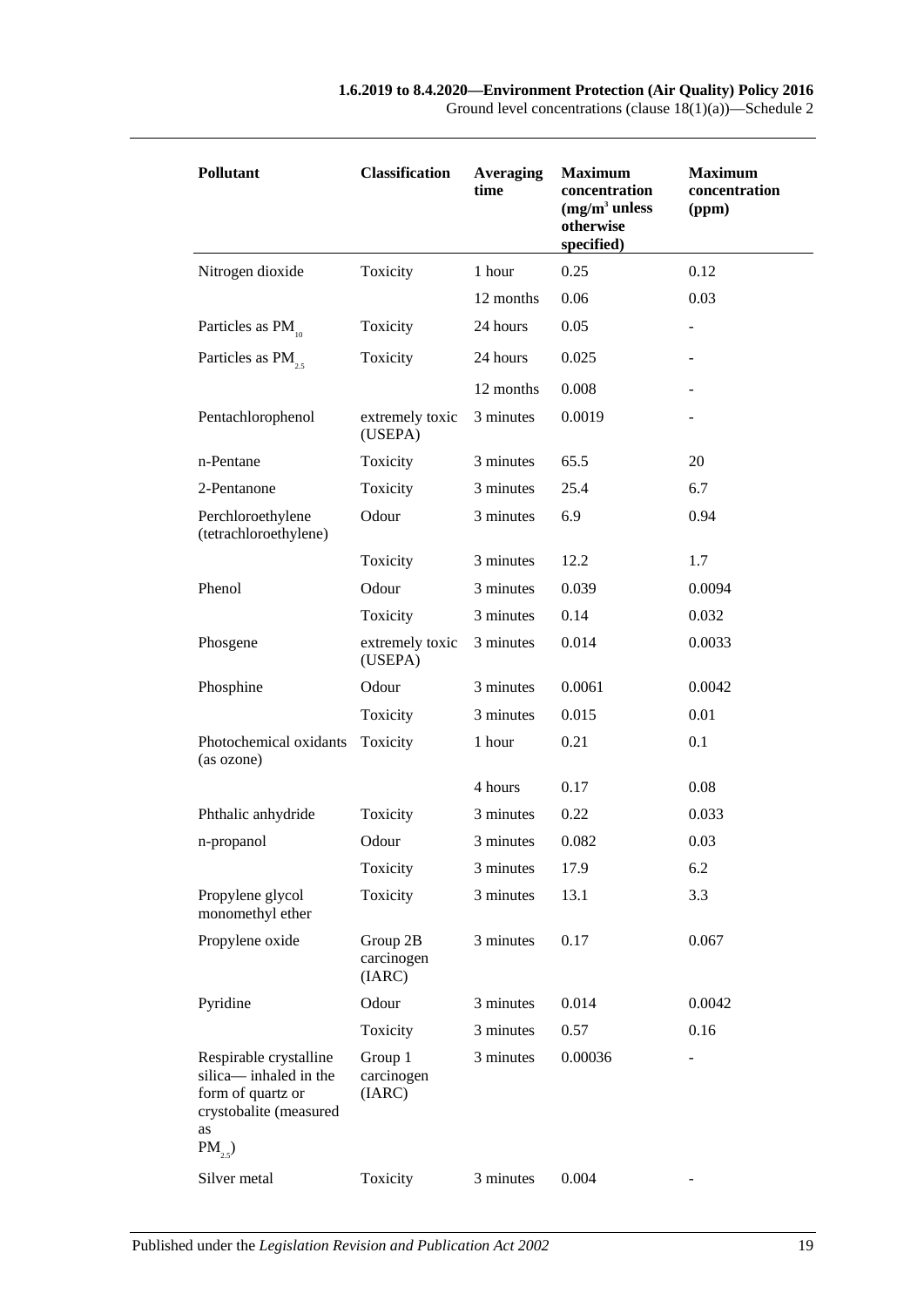Schedule 2—Ground level concentrations (clause 18(1)(a))

| <b>Pollutant</b>                                                                         | <b>Classification</b>           | <b>Averaging</b><br>time | <b>Maximum</b><br>concentration<br>$(mg/m3$ unless<br>otherwise<br>specified) | <b>Maximum</b><br>concentration<br>(ppm) |
|------------------------------------------------------------------------------------------|---------------------------------|--------------------------|-------------------------------------------------------------------------------|------------------------------------------|
| Silver, soluble<br>compounds (as Ag)                                                     | Toxicity                        | 3 minutes                | 0.00036                                                                       |                                          |
| Styrene (monomer)                                                                        | Odour                           | 3 minutes                | 0.23                                                                          | 0.05                                     |
|                                                                                          | Toxicity                        | 3 minutes                | 7.6                                                                           | 1.64                                     |
| Sulphur dioxide                                                                          | Toxicity                        | 1 hour                   | 0.57                                                                          | 0.2                                      |
|                                                                                          |                                 | 24 hours                 | 0.23                                                                          | 0.08                                     |
|                                                                                          |                                 | 12 months                | 0.06                                                                          | 0.02                                     |
| Sulphuric acid                                                                           | Toxicity                        | 3 minutes                | 0.036                                                                         |                                          |
| <b>TDI</b><br>(toluene-2,4-diisocyanat<br>e and<br>toluene-2,6-diisocyanate<br>$\lambda$ | extremely toxic<br>(USEPA)      | 3 minutes                | 0.00008                                                                       |                                          |
| Toluene                                                                                  | Odour                           | 3 minutes                | 0.71                                                                          | 0.17                                     |
|                                                                                          | Toxicity                        | 3 minutes                | 13.4                                                                          | 3.2                                      |
|                                                                                          |                                 | 24 hours                 | 4.11                                                                          | 1.0                                      |
|                                                                                          |                                 | 12 months                | 0.41                                                                          | 0.1                                      |
| 1,1,1-trichloroethane<br>(methyl chloroform)                                             | Toxicity                        | 3 minutes                | 24.8                                                                          | 4.2                                      |
| 1,1,2-trichloroethane                                                                    | Toxicity                        | 3 minutes                | 1.97                                                                          | 0.33                                     |
| Trichloroethylene                                                                        | Group 1<br>carcinogen<br>(IARC) | 3 minutes                | 0.98                                                                          | 0.17                                     |
| Trichlorofluoromethane                                                                   | Toxicity                        | 3 minutes                | 204                                                                           | 33.3                                     |
| Triethylamine                                                                            | Odour                           | 3 minutes                | 0.39                                                                          | 0.09                                     |
|                                                                                          | Toxicity                        | 3 minutes                | 0.43                                                                          | 0.1                                      |
| Trimethylbenzene<br>(mixed isomers)                                                      | Toxicity                        | 3 minutes                | 4.4                                                                           | 0.83                                     |
| Vinyl chloride                                                                           | Group 1<br>carcinogen<br>(IARC) | 3 minutes                | 0.047                                                                         | 0.017                                    |
| Vinyl toluene                                                                            | Toxicity                        | 3 minutes                | 8.8                                                                           | 1.7                                      |
| Welding fume (total<br>particulate)                                                      | Toxicity                        | 3 minutes                | 0.19                                                                          |                                          |
| Wood dust                                                                                |                                 |                          |                                                                               |                                          |
| - hardwoods                                                                              | Group 1<br>carcinogen<br>(IARC) | 3 minutes                | 0.036                                                                         |                                          |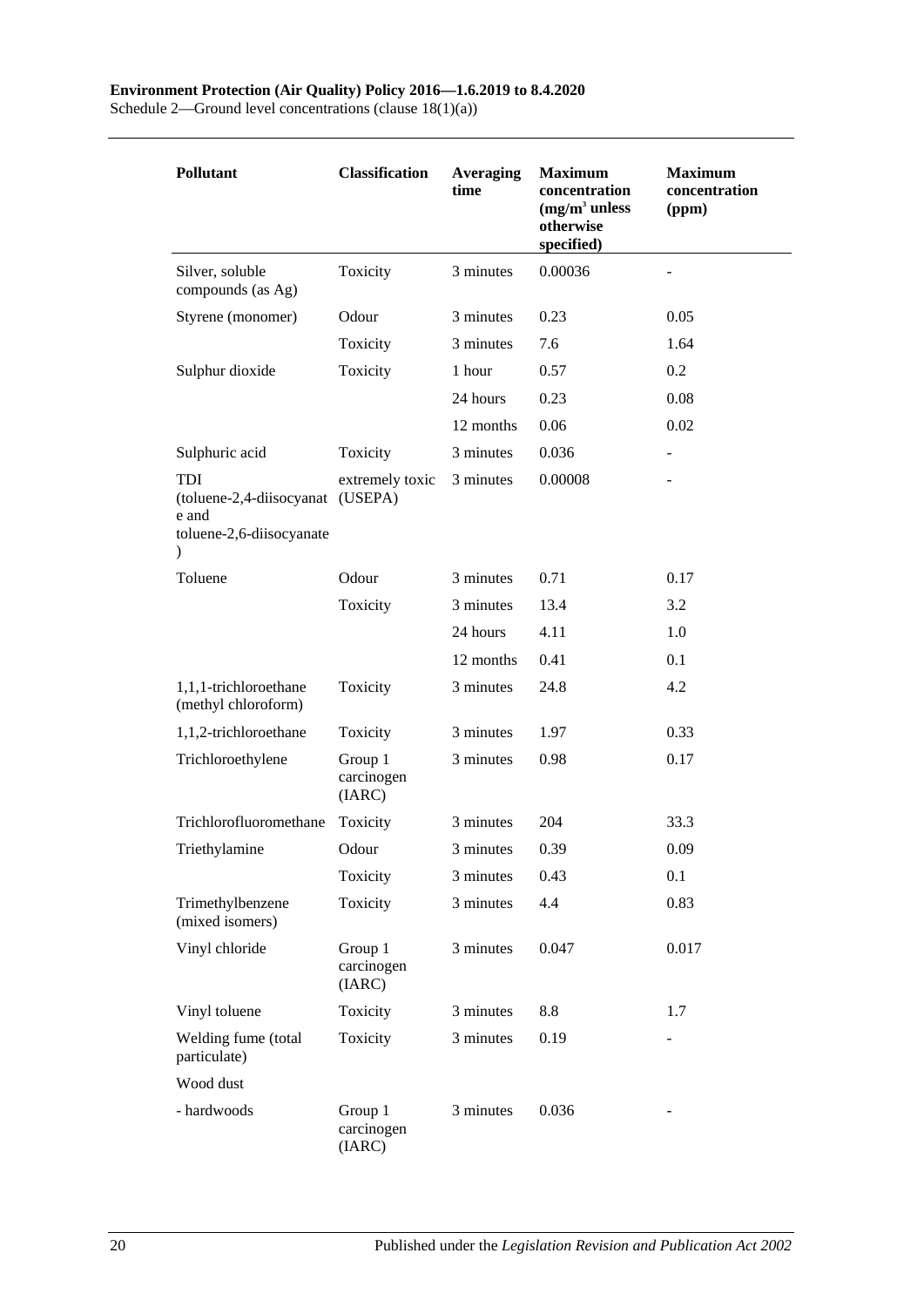| <b>Pollutant</b>                                         | <b>Classification</b>           | <b>Averaging</b><br>time | <b>Maximum</b><br>concentration<br>$(mg/m3$ unless<br>otherwise<br>specified) | <b>Maximum</b><br>concentration<br>(ppm) |
|----------------------------------------------------------|---------------------------------|--------------------------|-------------------------------------------------------------------------------|------------------------------------------|
| - softwoods                                              | Group 1<br>carcinogen<br>(IARC) | 3 minutes                | 0.019                                                                         |                                          |
| Xylenes (as total of<br>ortho, meta and para<br>isomers) | Odour                           | 3 minutes                | 0.38                                                                          | 0.08                                     |
|                                                          | Toxicity                        | 3 minutes                | 12.4                                                                          | 2.7                                      |
|                                                          |                                 | 24 hours                 | 1.18                                                                          | 0.25                                     |
|                                                          |                                 | 12 months                | 0.95                                                                          | 0.2                                      |
| Zinc chloride fume                                       | Toxicity                        | 3 minutes                | 0.036                                                                         | ۰                                        |
| Zinc oxide fume                                          | Toxicity                        | 3 minutes                | 0.19                                                                          |                                          |

# <span id="page-20-0"></span>**Schedule 3—Odour levels (clause [18\(1\)\(b\)\)](#page-11-4)**

| Number of people                 | <b>Odour</b> units<br>(3 minutes average, 99.9% of time) |  |
|----------------------------------|----------------------------------------------------------|--|
| 2000 or more                     | 2                                                        |  |
| 350 - 1999 (inclusive)           | 4                                                        |  |
| $60 - 349$ (inclusive)           | 6                                                        |  |
| $12 - 59$ (inclusive)            | 8                                                        |  |
| Single residence (fewer than 12) | 10                                                       |  |

# <span id="page-20-1"></span>**Schedule 4—Stack emissions (clause [18\(1\)\(c\)\)](#page-12-1)**

| <b>Pollutant</b>             | <b>Activity</b> | <b>Maximum pollutant level</b> | Other<br>requirements |
|------------------------------|-----------------|--------------------------------|-----------------------|
| Antimony or its<br>compounds | Any activity    | $10mg/m3$ as antimony          |                       |
| Arsenic or its<br>compounds  | Any activity    | $10mg/m3$ as arsenic           |                       |
| Cadmium or its<br>compounds  | Any activity    | $3mg/m3$ as cadmium            |                       |
| Lead or its compounds        | Any activity    | $10mg/m3$ as lead              |                       |
| Mercury or its<br>compounds  | Any activity    | $3mg/m3$ as mercury            |                       |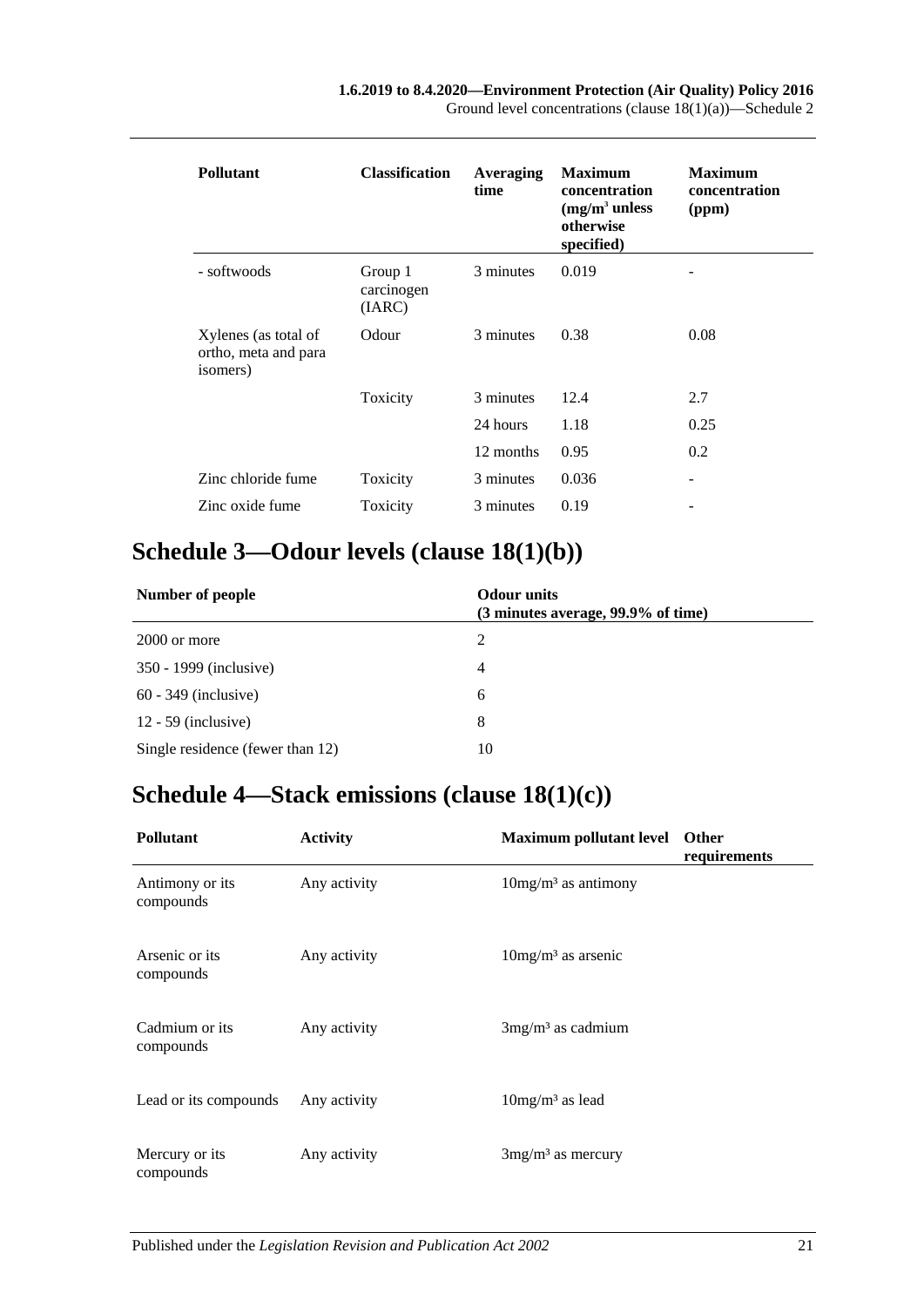#### **Environment Protection (Air Quality) Policy 2016—1.6.2019 to 8.4.2020**

Schedule 4—Stack emissions (clause 18(1)(c))

| <b>Pollutant</b>                                                        | <b>Activity</b>                                                                                                                                                                                             |                                                   | <b>Maximum pollutant level</b>                                  | Other<br>requirements           |
|-------------------------------------------------------------------------|-------------------------------------------------------------------------------------------------------------------------------------------------------------------------------------------------------------|---------------------------------------------------|-----------------------------------------------------------------|---------------------------------|
|                                                                         |                                                                                                                                                                                                             |                                                   |                                                                 |                                 |
| Any 2 or more of the<br>preceding 5 pollutants                          | Any activity                                                                                                                                                                                                |                                                   | $10mg/m3$ (as the respective<br>pollutants (in total))          |                                 |
| Carbon monoxide                                                         | Any activity                                                                                                                                                                                                |                                                   | $1000$ mg/m <sup>3</sup>                                        |                                 |
| Chlorinated dioxins and Production of energy from<br>furans             | waste                                                                                                                                                                                                       |                                                   | 0.1ng (nanograms) $/m3$                                         |                                 |
| Chlorine or inorganic<br>chlorine compounds                             | Any activity                                                                                                                                                                                                |                                                   | $200$ mg/m <sup>3</sup> as chlorine<br>equivalent               |                                 |
| Fluorine, hydrofluoric<br>acid or inorganic<br>fluorine compounds       |                                                                                                                                                                                                             | Any activity except primary<br>aluminium smelters | $50$ mg/m <sup>3</sup> as hydrofluoric<br>acid equivalent       |                                 |
|                                                                         | Primary aluminium smelters                                                                                                                                                                                  |                                                   | $20$ mg/m <sup>3</sup> as hydrofluoric<br>acid equivalent       |                                 |
| Hydrogen sulphide gas                                                   | Any activity                                                                                                                                                                                                |                                                   | 5mg/m <sup>3</sup>                                              |                                 |
| Nickel carbonyl                                                         | Any activity                                                                                                                                                                                                |                                                   | $0.5$ mg/m <sup>3</sup> as nickel                               |                                 |
| Nickel or its compounds Any activity<br>(other than nickel<br>carbonyl) |                                                                                                                                                                                                             |                                                   | $20$ mg/m <sup>3</sup> as nickel                                |                                 |
| Nitric acid or oxides of<br>nitrogen                                    | Manufacture of nitric acid or<br>sulphuric acid                                                                                                                                                             |                                                   | $2000$ mg/m <sup>3</sup> as nitrogen<br>dioxide equivalent      | The plume must be<br>colourless |
| Oxides of nitrogen                                                      | Fuel burning (other than<br>internal combustion engines or<br>the manufacture of nitric acid,<br>sulphuric acid, glass or<br>cement) with a maximum heat<br>input rate greater than<br>150 000 MJ/hr gross- |                                                   |                                                                 |                                 |
|                                                                         | (a)                                                                                                                                                                                                         | for gaseous fuels                                 | $350$ mg/m <sup>3</sup> referenced to<br>7% by volume of oxygen |                                 |
|                                                                         | (b)                                                                                                                                                                                                         | for liquid or solid<br>fuels                      | $500$ mg/m <sup>3</sup> referenced to<br>7% by volume of oxygen |                                 |
|                                                                         | or greater                                                                                                                                                                                                  | Power generation of 250MW                         | 700mg/m <sup>3</sup> referenced to<br>7% by volume of oxygen    |                                 |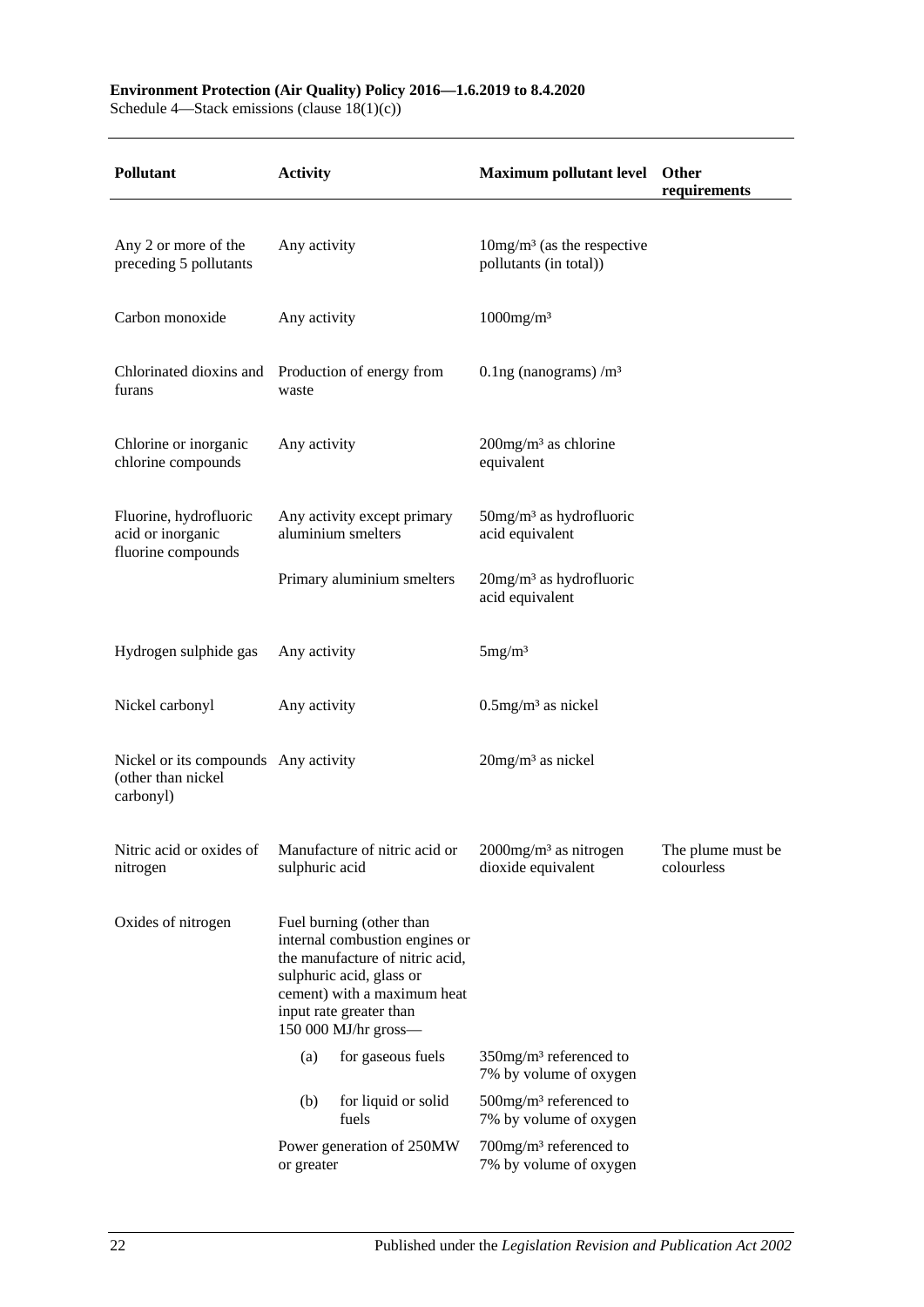| <b>Pollutant</b>                           | <b>Activity</b>                                                 | <b>Maximum pollutant level</b>                                                                                             | <b>Other</b><br>requirements |
|--------------------------------------------|-----------------------------------------------------------------|----------------------------------------------------------------------------------------------------------------------------|------------------------------|
|                                            | Gas turbines for power<br>generation of 10MW or<br>greater-     |                                                                                                                            |                              |
|                                            | for gaseous fuels<br>(a)                                        | $70$ mg/m <sup>3</sup> referenced to<br>15% by volume of oxygen                                                            |                              |
|                                            | for liquid or solid<br>(b)<br>fuels                             | 150mg/m <sup>3</sup> referenced to<br>15% by volume of oxygen                                                              |                              |
|                                            | Gas turbines for power<br>generation of less than 10MW          | $90$ mg/m <sup>3</sup> referenced to<br>15% by volume of oxygen                                                            |                              |
| Particulate matter                         | Any activity other than<br>heating metals or metal ores         | $100$ mg/m <sup>3</sup> , referenced, in<br>the case of boilers and<br>incinerators, to 12% by<br>volume of carbon dioxide |                              |
|                                            | Heating metals or metal ores<br>(other than cold blast cupolas) | $100$ mg/m <sup>3</sup>                                                                                                    |                              |
| Sulphur dioxide                            | Sulphuric acid plant                                            | $1000$ mg/m <sup>3</sup>                                                                                                   |                              |
| Sulphuric acid mist or<br>sulphur trioxide | Any activity                                                    | $100$ mg/m <sup>3</sup> as sulphur<br>trioxide equivalent                                                                  |                              |

# <span id="page-22-0"></span>**Schedule 5—Transitional provisions**

# **Part 2—Transitional provisions**

#### <span id="page-22-1"></span>**2—Policy not to apply for 2 years in relation to existing prescribed activities of environmental significance**

If, immediately before the commencement of this policy, a person was undertaking a prescribed activity of environmental significance in accordance with an environmental authorisation, nothing in this policy will affect that activity so undertaken by the person until the expiry of the second year of operation of this policy.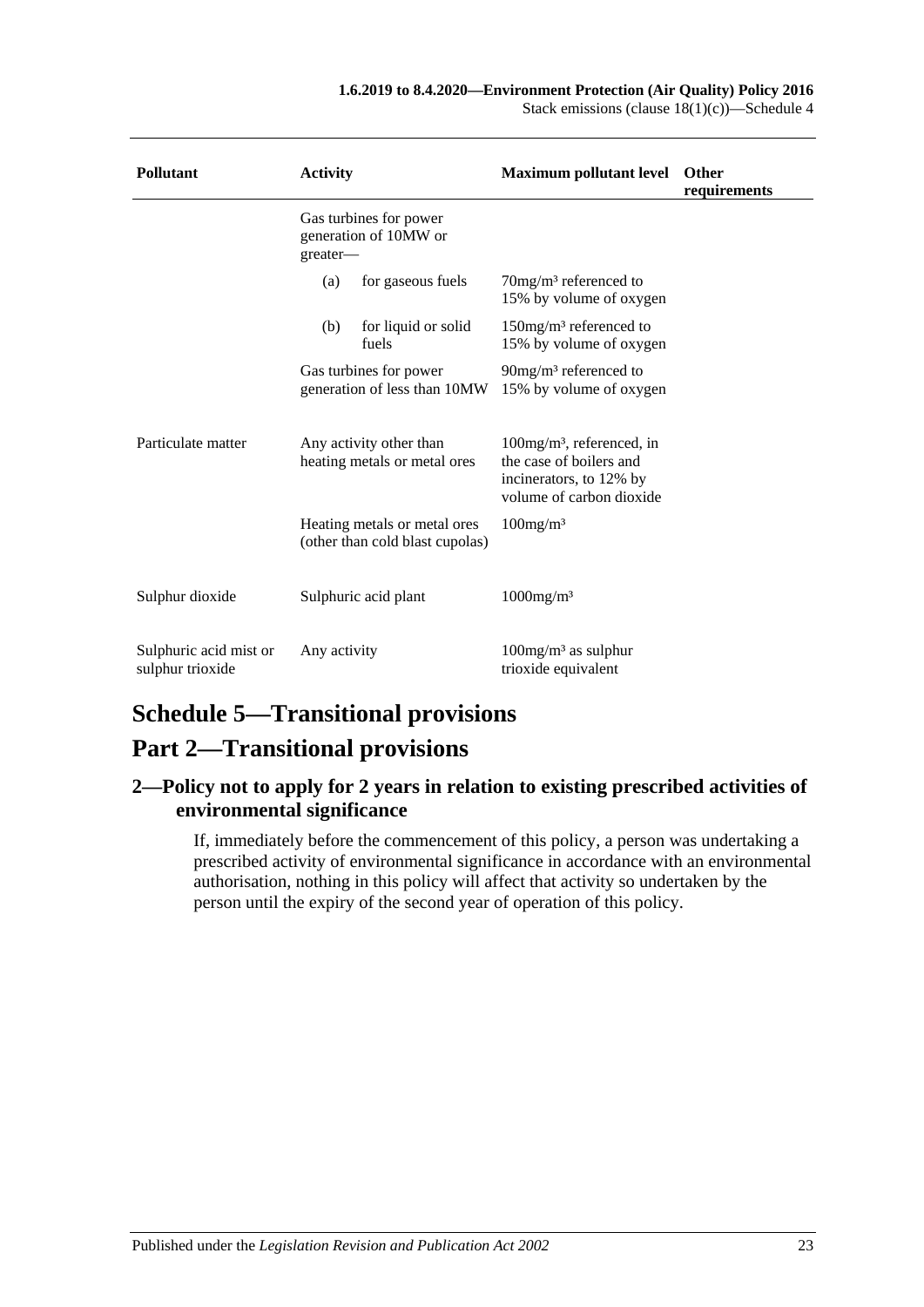# <span id="page-23-0"></span>**Legislative history**

#### **Notes**

- Please note—References in the legislation to other legislation or instruments or to titles of bodies or offices are not automatically updated as part of the program for the revision and publication of legislation and therefore may be obsolete.
- Earlier versions of this policy (historical versions) are listed at the end of the legislative history.
- For further information relating to the Act and subordinate legislation made under the Act see the Index of South Australian Statutes or www.legislation.sa.gov.au.

## **Legislation revoked by principal policy**

The *Environment Protection (Air Quality) Policy 2016* revoked the following:

*Environment Protection (Air Quality) Policy 1994 Environment Protection (Burning) Policy 1994 Environment Protection (Motor Vehicle Fuel Quality) Policy 2002 Environment Protection (Solid Fuel Heaters) Policy 2015*

## **Principal policy and amendments**

New entries appear in bold.

| <b>Notice</b>           | Provision under<br>which notice is<br>made | Publication of policy in<br>Gazette     | Commencement                                                                                                                                                     |
|-------------------------|--------------------------------------------|-----------------------------------------|------------------------------------------------------------------------------------------------------------------------------------------------------------------|
| Gazette 21.7.2016 p2965 | s 28                                       | Gazette 21.7.2016 p2966 23.7.2016: cl 2 |                                                                                                                                                                  |
| Gazette 1.9.2016 p3572  | s 32                                       |                                         | $1.9.2016$ : cl 2                                                                                                                                                |
| Gazette 17.1.2019 p67   | s <sub>32</sub>                            |                                         | 1.6.2019 immediately after the<br>commencement of<br><b>Environment Protection</b><br>(Variation of Act, Schedule 1)<br>(Waste Reform)<br>Regulations 2019: cl 2 |

### **Provisions amended**

New entries appear in bold.

Entries that relate to provisions that have been deleted appear in italics.

| Provision       | How varied                                                            | Commencement |
|-----------------|-----------------------------------------------------------------------|--------------|
| Pt1             |                                                                       |              |
| $cl$ 2          | omitted under Legislation Revision and<br><b>Publication Act 2002</b> | 1.9.2016     |
| Pt 2            |                                                                       |              |
| cl <sub>5</sub> |                                                                       |              |